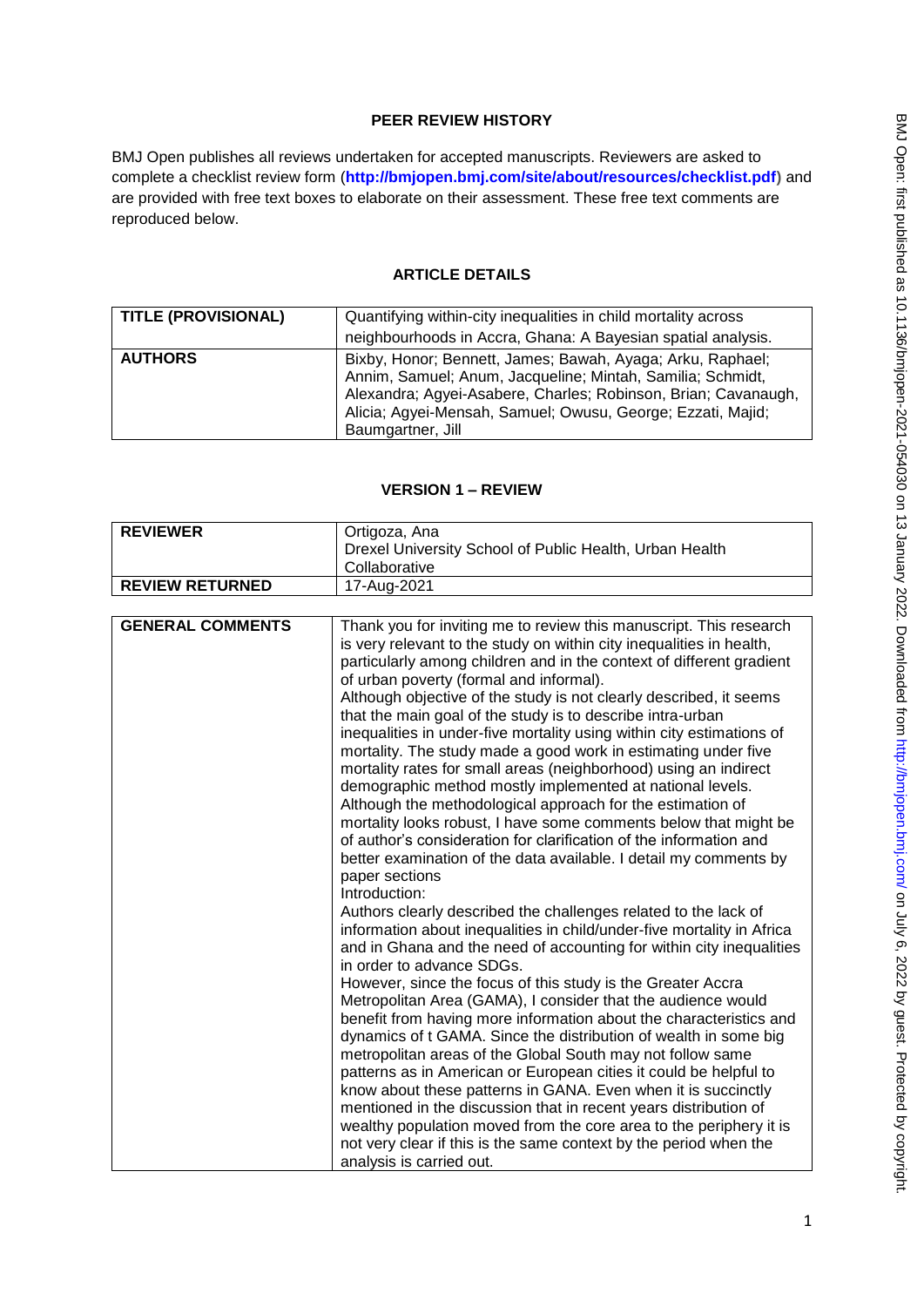|                 | I consider objectives should be stated clearer as well as the study   |
|-----------------|-----------------------------------------------------------------------|
|                 | period. Since in the result section authors are describing the        |
|                 | distribution of mortality by different levels of neighborhood         |
|                 | socioeconomic indicators, it could be a good that they established    |
|                 | in the introduction the hypothesized distribution of mortality in     |
|                 | relation to the neighborhood socioeconomic inequalities.              |
|                 |                                                                       |
|                 | This could then re-captured in the discussion section to analyze      |
|                 | whether the results were consistent or not with the a priori          |
|                 | hypothesis                                                            |
|                 | Methods                                                               |
|                 | Authors described that neighborhood were classified as urban or       |
|                 | peri-urban according to the census-derived designation of their       |
|                 | constituent EAs as urban or rural, respectively. Since the definition |
|                 | of urban and rural could vary by countries, I think it would be       |
|                 |                                                                       |
|                 | helpful to specify the threshold of population size that separate     |
|                 | both categories, as well as other characteristics defined by the      |
|                 | Ghana Statistical service that may contribute to differentiate them.  |
|                 | Further in this section, it is mentioned that 5q0 estimates derived   |
|                 | from women aged 15-24 years were excluded from analysis to            |
|                 | avoid upward bias of results and reduce instability of estimates due  |
|                 | to low numbers of births. I think this could be a source of selection |
|                 |                                                                       |
|                 | bias that could impact the estimation of under-five mortality as      |
|                 | adolescent birth rate may be more frequent in rural (periurban)       |
|                 | areas and hence infant and under-five mortality more likely for this  |
|                 | maternal age group. I wonder if this is impacting in the lower rates  |
|                 | observed for peri urban areas compared to urban areas, in addition    |
|                 | to the probability of less accurate registration of census birth      |
|                 | history in rural EAs with respect to urban EAs.                       |
|                 | I may suggest a complementary/ sensitivity analysis incorporating     |
|                 | this population age-group to observe the impact this exclusion may    |
|                 |                                                                       |
|                 | have had in the findings described. Additionally, I would suggest     |
|                 | incorporating in the limitation section the potential bias that could |
|                 | have been introduced by excluding this population from the            |
|                 | analysis.                                                             |
|                 | Results/ discussion                                                   |
|                 | Since authors are describing mere correlations between                |
|                 | neighborhood indicators and mortality I would suggest they would      |
|                 | be cautious on describing them as associations between                |
|                 | exposures and outcomes, as these correlations may be influenced       |
|                 |                                                                       |
|                 | by other factors not accounted for in this analysis.                  |
|                 | These caveats should also be considered in the discussion of the      |
|                 | results and the comparison with other similar and discordant          |
|                 | results.                                                              |
|                 | As mentioned in previous comment in the introduction section, it      |
|                 | would be interesting that authors could make a clear explanation in   |
|                 | the discussion on why results are or not as expected given their      |
|                 | hypothesis                                                            |
|                 |                                                                       |
|                 | Finally I may suggest that authors consider also other findings in    |
|                 | similar scope of work such as Kimane- Murage 2014                     |
|                 | https://doi.org/10.1016/j.healthplace.2014.06.003                     |
|                 |                                                                       |
| <b>REVIEWER</b> | Tornero Patricio, Sebastián                                           |

|                         | Servicio Andaluz de Salud Area de Gestion Sanitaria de Osuna,<br>Pediatría                                                                                                                                                                             |
|-------------------------|--------------------------------------------------------------------------------------------------------------------------------------------------------------------------------------------------------------------------------------------------------|
| <b>REVIEW RETURNED</b>  | 21-Aug-2021                                                                                                                                                                                                                                            |
|                         |                                                                                                                                                                                                                                                        |
| <b>GENERAL COMMENTS</b> | This investigation is addressing a very important issue related to<br>health: social determinants of health, in a very interesting city and<br>country. So, I do consider it very relevant. I will give my inputs to<br>try to improve the manuscript. |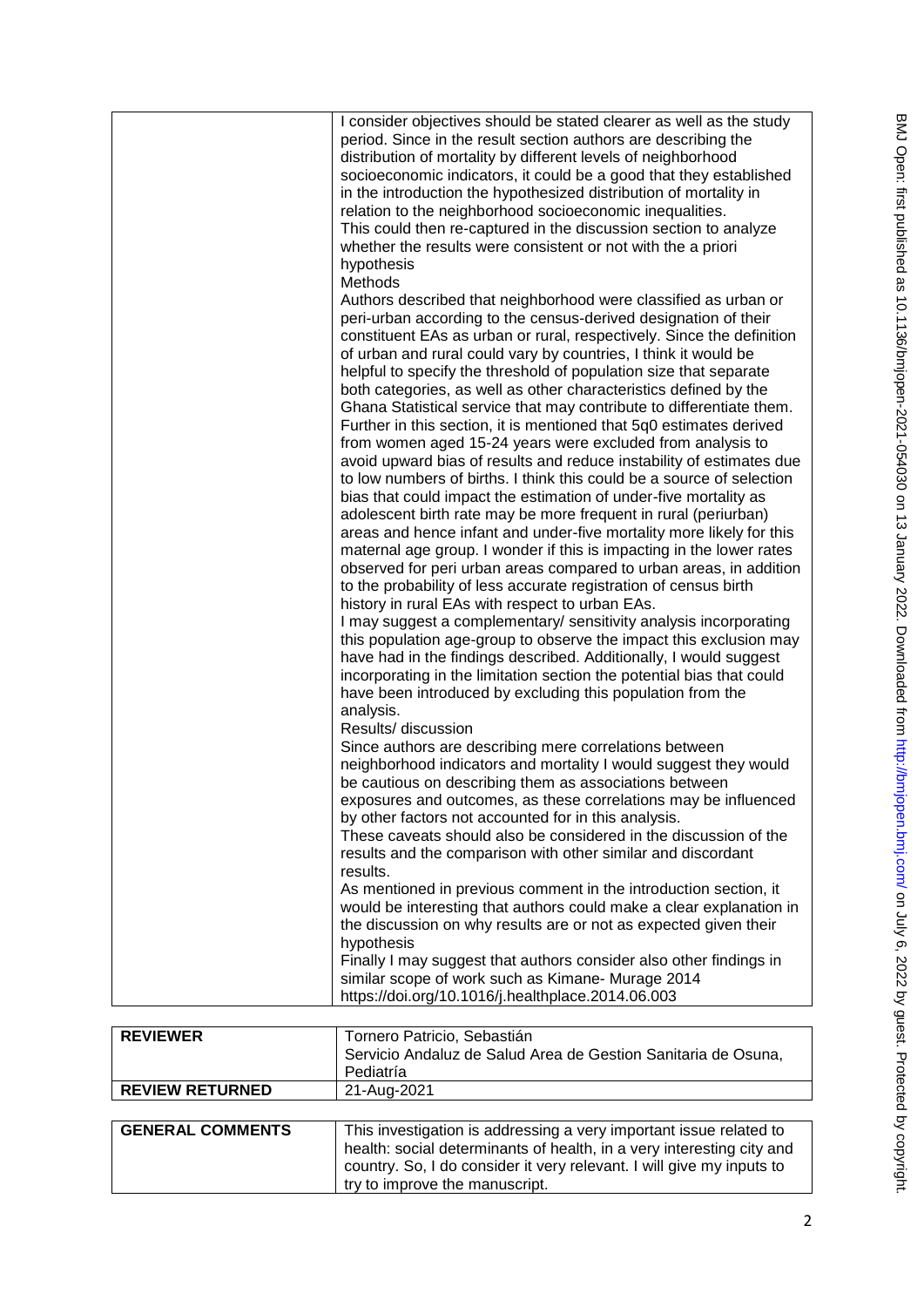|  | The "background" needs to be developed significantly. It should<br>address de Social Determinant Of Health including some<br>bibliography as Marmot's investigations and papers based on<br>census as this is based (look for some of the many studies related<br>to this issue using census in USA, UK, Canada or Spain (Medea<br>Research Group). It should include some research about the<br>impact of using different geographic units (zip code vs districts vs<br>neighbourhood vs census units). Also, there should be a deeper<br>description of the city of Accra, their neighbourhood history and<br>the access of health services in each of them.                                                        |
|--|-----------------------------------------------------------------------------------------------------------------------------------------------------------------------------------------------------------------------------------------------------------------------------------------------------------------------------------------------------------------------------------------------------------------------------------------------------------------------------------------------------------------------------------------------------------------------------------------------------------------------------------------------------------------------------------------------------------------------|
|  | The objective is better described in the abstract that in the<br>manuscript (better using infinitive). Also, it could include "to<br>estimate U5 mortality" as another objective of the study.                                                                                                                                                                                                                                                                                                                                                                                                                                                                                                                        |
|  | Methods and Results: It is not completely clear if the differences<br>between U5 mortality are expressed between neighbourhoods or<br>between districts, because the authors are using both sometimes<br>and it is confusing. Despite "house consumption" is used as an<br>indicator of socioeconomic level, the independent variables are<br>geographics (urban vs peri-urban neighbourhoods). I do strongly<br>recommend to use an indicator of socioeconomic level, as house<br>consumption or house condition or education level, to classify the<br>neighbourhoods by socioeconomic factors (deprived or not<br>deprive, for instance).                                                                          |
|  | As it is mentioned, using neighbourhoods could lead to mistakes at<br>the analysis, not finding differences when there are census units<br>with high U5 mortality within the neighbourhood or vice versa. The<br>authors should use census units and this sentence should make<br>you seriously consider it: "A general pattern of higher child<br>mortality extended across inner city and more industrial<br>neighbourhoods despite higher median household consumption<br>and generally higher levels of post-primary education among<br>women in these neighbourhoods relative to their peri-urban<br>counterparts. Moreover, child mortality tended to be higher in<br>better-off neighbourhoods of urban GAMA." |
|  | This study needs to do an estimation of neonatal mortality<br>because it could explain considerably the differences founded.<br>Also, the access to obstetrics care and maternal health need to be<br>assessed. It also should do an estimation of U5 mortality of the<br>non-censed population (illegal immigrants) and how not including<br>them, could affect the results.                                                                                                                                                                                                                                                                                                                                         |
|  | Using U5 mean to compare neighbourhoods could cause also the<br>same mistakes described above. The authors could classify<br>neighbourhoods by decils or quintiles, depending on<br>socioeconomic variables, and compare results.                                                                                                                                                                                                                                                                                                                                                                                                                                                                                     |
|  | Lastly, the conclusion of this investigation give more importance to<br>the health care services than to the social determinants of health,<br>which, in my opinion, it merits a deeper reflection.                                                                                                                                                                                                                                                                                                                                                                                                                                                                                                                   |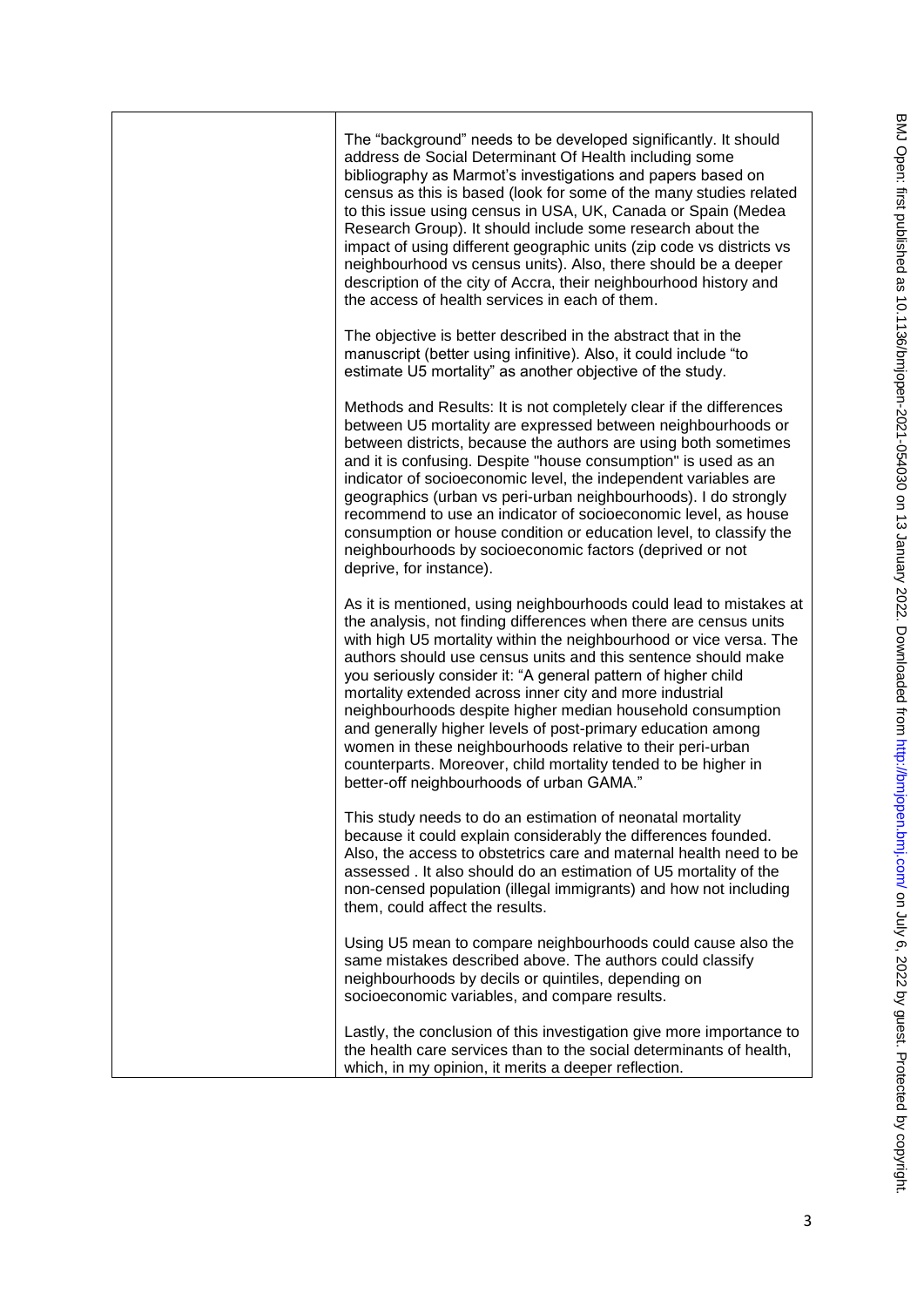## **VERSION 1 – AUTHOR RESPONSE**

### Reviewer: 1

Dr. Ana Ortigoza, Drexel University School of Public Health Comments to the Author:

Thank you for inviting me to review this manuscript. This research is very relevant to the study on within city inequalities in health, particularly among children and in the context of different gradient of urban poverty (formal and informal).

1. Although objective of the study is not clearly described, it seems that the main goal of the study is to describe intra-urban inequalities in under-five mortality using within city estimations of mortality.

To make sure the objective is more clearly stated. We modified both the abstract (p. 2) and the background (pp. 6-7) that now read as below, respectively:

'We aimed to estimate rates of under-five mortality at the neighbourhood level for Ghana's Greater Accra Metropolitan Area and measure the extent of intra-urban inequalities.'

'With unique access to the complete records of the most recent Ghana Population and Housing Census,1 we aimed to estimate rates of under-five mortality (U5M) at the neighbourhood level across the Greater Accra Metropolitan Area (GAMA), providing insight into the magnitude of intra-urban inequalities in child mortality within a rapidly growing, low-middle income city. We quantified underfive mortality rates for 2010, the year of the census, and, aligned with previous studies using census data, examined their relationships with neighbourhood-level indicators of socioeconomic and living conditions.2-4'

The study made a good work in estimating under five mortality rates for small areas (neighborhood) using an indirect demographic method mostly implemented at national levels. Although the methodological approach for the estimation of mortality looks robust, I have some comments below that might be of author's consideration for clarification of the information and better examination of the data available. I detail my comments by paper sections:

#### Introduction

Authors clearly described the challenges related to the lack of information about inequalities in child/under-five mortality in Africa and in Ghana and the need of accounting for within city inequalities in order to advance SDGs.

2. However, since the focus of this study is the Greater Accra Metropolitan Area (GAMA), I consider that the audience would benefit from having more information about the characteristics and dynamics of t GAMA. Since the distribution of wealth in some big metropolitan areas of the Global South may not follow same patterns as in American or European cities it could be helpful to know about these patterns in GANA. Even when it is succinctly mentioned in the discussion that in recent years distribution of wealthy population moved from the core area to the periphery it is not very clear if this is the same context by the period when the analysis is carried out.

As recommended, we included a more detailed description of urban development in GAMA in the study setting section (pp. 7-8):

'The centrally located Accra Metropolitan Area (AMA) together with the more heavily industrialised Tema and Ashaiman municipalities in the east of the city contain the most densely populated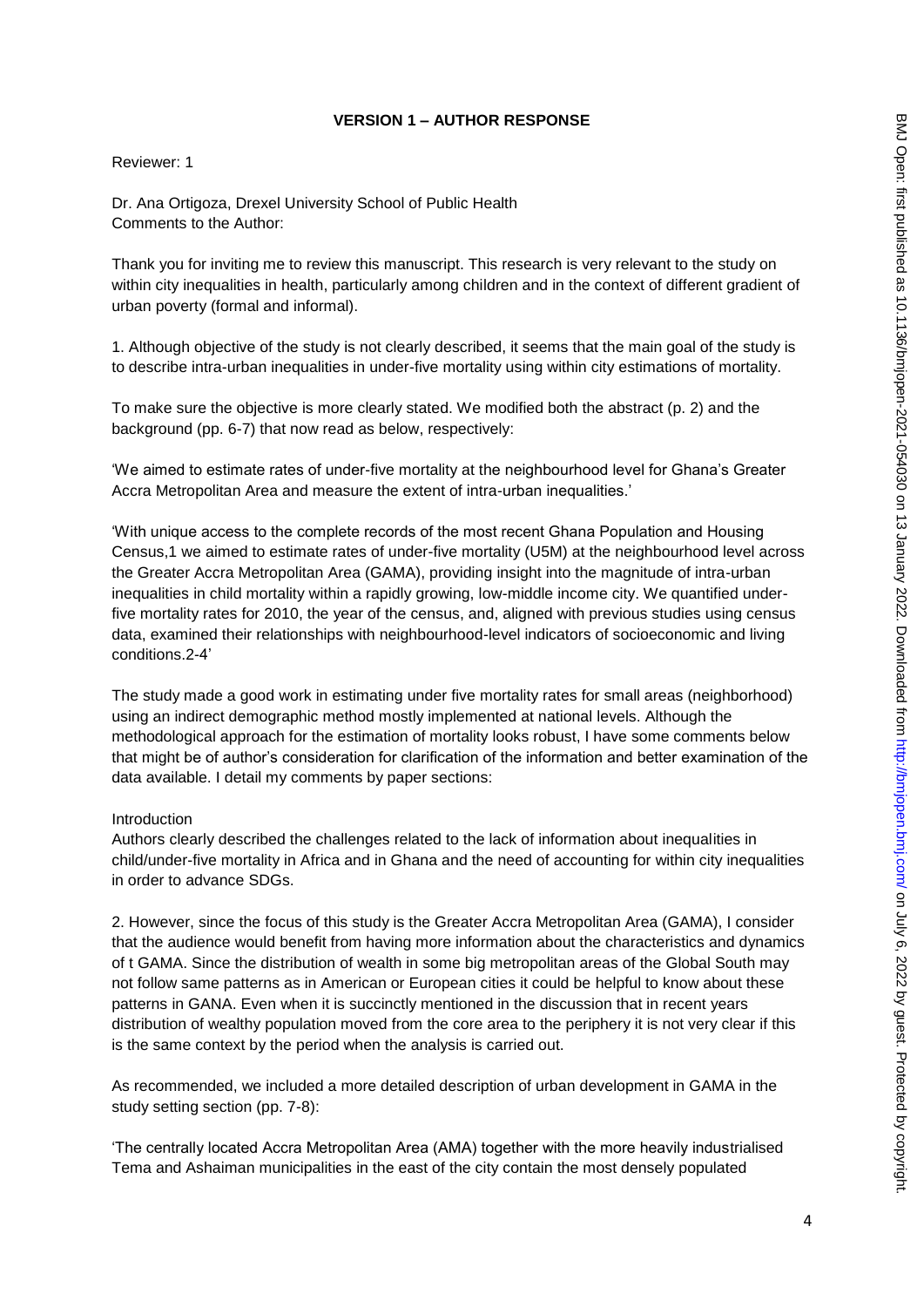neighbourhoods. AMA contains the central business district and functions as the city's commercial, industrial and administrative centre.5 6 Rapid development since Ghana's independence in 1957 has seen AMA's residential areas become increasingly congested. Planned residential neighbourhoods remain as legacies of the colonial era, while migrants and low-income individuals have been pushed into slums and other low-income neighbourhoods lacking basic services and infrastructure.7 Tema is GAMA's planned industrial hub with structured housing developments and services, and was the fastest growing municipality following independence. A small fraction (~5%) of GAMA's population lives in areas classified in the 2010 census as rural, mostly in northern GAMA and predominantly in the Ga West and Ga South districts. These districts are characterised by sprawling urban development with high rates of population growth since the 1970s due to congestion of the city centre.5 8

3. I consider objectives should be stated clearer as well as the study period.

Please see response #1 above regarding additional text on the study objectives. We also added information on the study period (p. 6):

'We quantified under-five mortality for 2010, the year of the census.'

In addition, we added text to the data section that describes our application of the Maternal Age Cohort method to derive probabilities of death under five (5q0) from the summary birth history data and assign each to a reference year (p. 10):

'The assigned 5q0 reference years covered the period from 1990 to 2005.'

4. Since in the result section authors are describing the distribution of mortality by different levels of neighborhood socioeconomic indicators, it could be a good that they established in the introduction the hypothesized distribution of mortality in relation to the neighborhood socioeconomic inequalities. This could then re-captured in the discussion section to analyze whether the results were consistent or not with the a priori hypothesis.

As suggested, we included additional information on factors that may contribute to inequalities in child mortality to the Background section of the manuscript that we then revisit in the Discussion. The Background now includes the following (pp. 5-6):

'The social determinants of health refer to the conditions in which people are born, grow, live, work and age and have important influence on health inequities.9 10 Social gradients in the health of children are well-documented, whereby children born into deprivation have lower chances of survival and prosperity.9-11 In cities, health outcomes and their social, economic and environmental determinants can vary dramatically between households and neighbourhoods.12 13 The mortality gap between children living in slum versus non-slum urban areas in SSA, for example, can be as large as the gap between rural and urban children.14-17 Inadequate housing, electricity and clean fuel access, water and sanitation facilities, nutrition and healthcare services are among the pathways through which income or education levels, among other factors termed 'social stratifiers',9 can increase the susceptibility or hazardous exposures of those most deprived. These mechanisms can act at the individual and household level or area level, whereby people with the fewest means are spatially sorted into neighbourhoods with the poorest infrastructure, known as segregation.7 18 This in turn can contribute to intra-urban health inequalities, including in child mortality, seen at the small area level, where advantage tends to cluster.13 17 19 20'

We also added text throughout the discussion to recapture the background information and acknowledge where our results may or may not be inline with any a priori hypothesis for the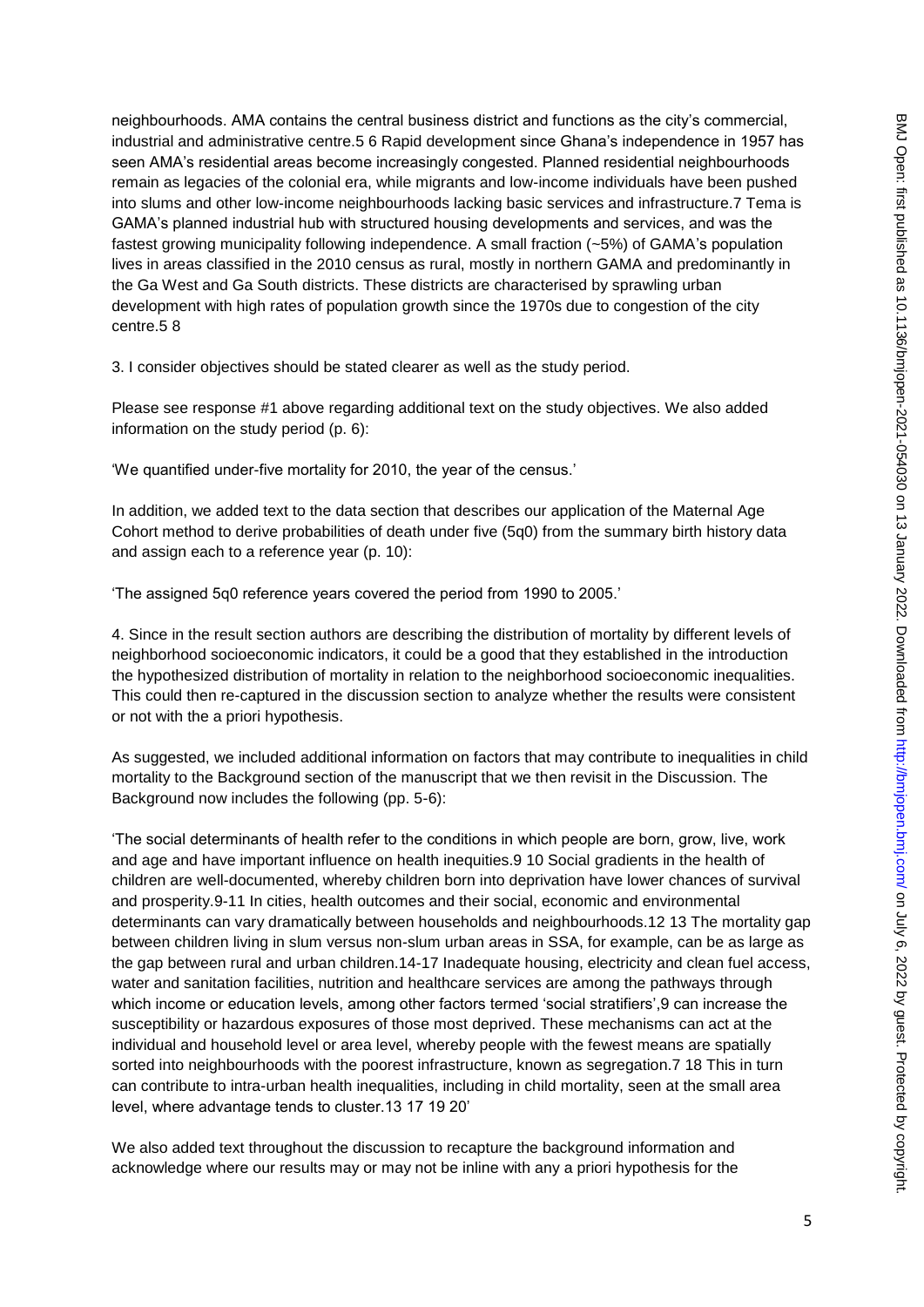relationship between improved socio-economic conditions in neighbourhoods and child mortality. For example, we have included the following (p. 18):

'Our finding of lower U5M in neighbourhoods with improved socio-economic and living conditions in the peri-urban area is consistent with the established social gradient in child mortality,9-11 and with evidence linking the neighbourhood environment to population health inequalities.2 3 21-23'

5. Authors described that neighborhood were classified as urban or peri-urban according to the census-derived designation of their constituent EAs as urban or rural, respectively. Since the definition of urban and rural could vary by countries, I think it would be helpful to specify the threshold of population size that separate both categories, as well as other characteristics defined by the Ghana Statistical service that may contribute to differentiate them.

As recommended, we edited this section (pp. 9-10) to provide the Ghana-specific definition of urban and rural. In Ghana, neighbourhoods with a population of over 5,000 are considered urban. It now reads:

'Neighbourhoods were defined by the Ghana Statistical Service and are the administrative units at which urban versus rural classification is defined in Ghana; those with 5,000 inhabitant or more are considered urban, and rural otherwise … Ghana does not have an official definition that distinguishes between peri-urban and rural neighbourhoods; however, we have used the term peri-urban to better describe 'rural' neighbourhoods that are located within the administrative border of the Greater Accra Metropolitan Area on the periphery of the densely populated inner-city and industrial areas.'

6. Further in this section, it is mentioned that 5q0 estimates derived from women aged 15-24 years were excluded from analysis to avoid upward bias of results and reduce instability of estimates due to low numbers of births. I think this could be a source of selection bias that could impact the estimation of under-five mortality as adolescent birth rate may be more frequent in rural (periurban) areas and hence infant and under-five mortality more likely for this maternal age group. I wonder if this is impacting in the lower rates observed for peri urban areas compared to urban areas, in addition to the probability of less accurate registration of census birth history in rural EAs with respect to urban EAs. I may suggest a complementary/ sensitivity analysis incorporating this population age-group to observe the impact this exclusion may have had in the findings described. Additionally, I would suggest incorporating in the limitation section the potential bias that could have been introduced by excluding this population from the analysis.

To address this comment, we edited the manuscript to better explain and justify our approach for the main analysis. Notably, the exclusion of data from younger women is common practice when using demographic methods to estimate population under-five mortality rates, which we have now expressed more clearly in the manuscript. Although the Maternal Age Cohort (MAC) method used in our analysis is an advance on the standard Brass method and attempts to account for the excess mortality in younger ages, the developers of this demographic method still recommend removing estimates from younger ages because of errors associated with the small sample sizes for younger ages.24 25 Specifically, where there are small numbers of children born, small differences in the number of children dead can lead to larger differences in the proportion of children dead and hence in estimated under-five mortality rates. The developers thus recommend ignoring data for 15–19-yearolds, however, we have extended this to include 20-24 years owing to the high spatial resolution of our analysis and the small samples sizes in some of our spatial units.

Only ~5% of the GAMA population lived in the peri-urban (rural) neighbourhoods and the number of women and births in these neighbourhoods, especially in younger age groups, was low. In peri-urban areas, there were on average only 4 births per neighbourhood for women aged 15-19 years and 32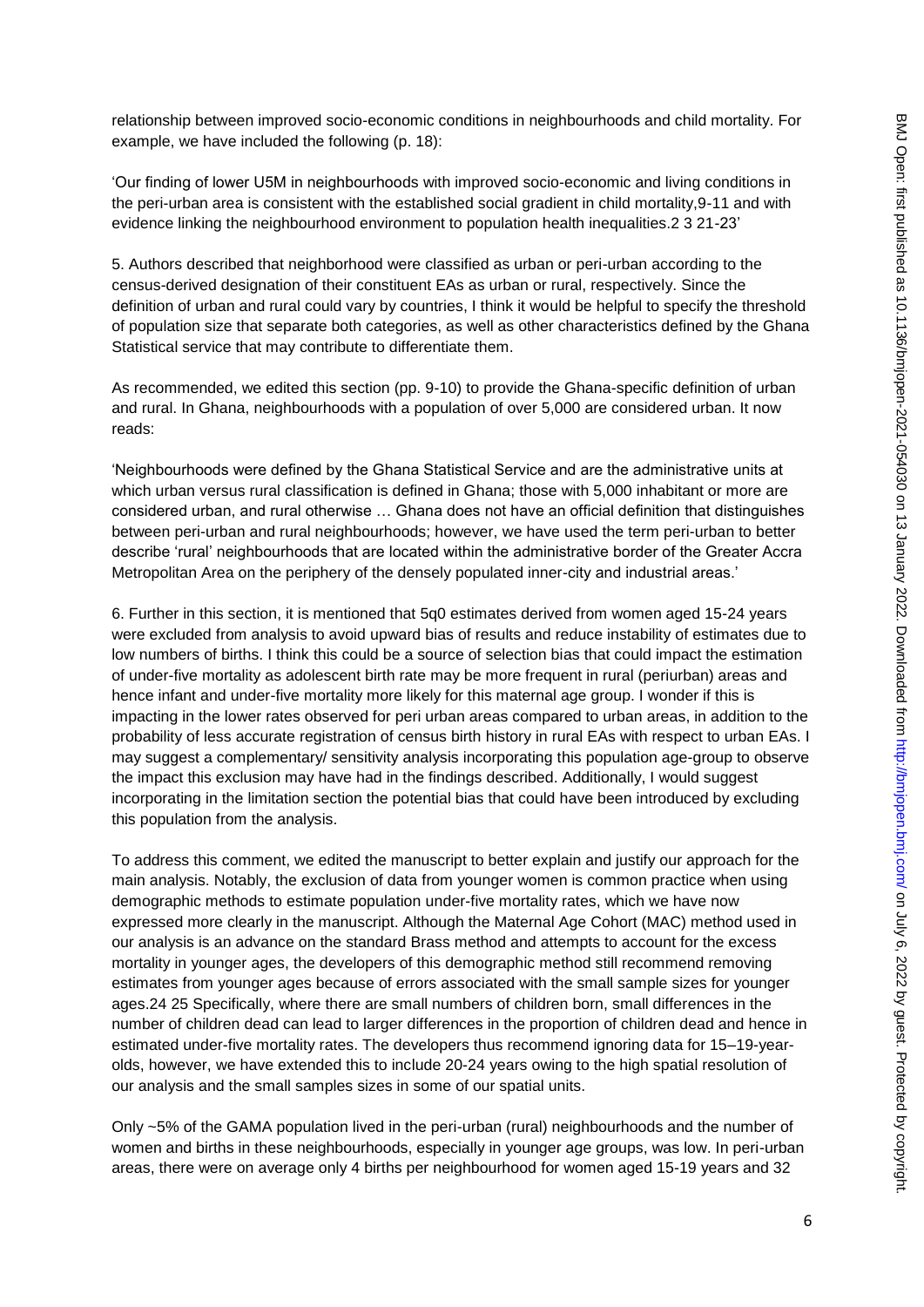births per neighbourhood for women aged 20-25 years, where the average births per woman were 0.07 and 0.5 in these age groups, respectively. Moreover, in peri-urban areas, the total number of children born was below 25 for women aged 15-19 years in 99% of neighbourhoods and in 53% for women aged 20-24 years. These proportions were smaller in urban neighbourhoods, but still elevated compared with older age groups. We therefore excluded data from these two younger age groups from the Bayesian modelling a priori, owing to the insufficient numbers of children born to reliably estimate the neighbourhood 5q0, particularly in the peri-urban areas and when assessing the variation between neighbourhoods.

We now clarify this in the text (p.10), which now reads:

'We excluded 5q0 estimates derived from women aged 15-19 and 20-24 years owing to the low numbers of births recorded for these age groups in many neighbourhoods, which could lead to spurious fluctuations in the 5q0 estimates, especially in the more sparsely-populated peri-urban areas. Notably, this is common practice when using demographic methods to estimate population under-five mortality rates.24-26'

To further address the reviewer's concern about bias, we additionally conducted a sensitivity analysis where our analysis including data from all women aged 15-49. The geographical pattern of under-five mortality remains consistent with the results presented from our analysis of data from women aged 25-49 years (see Fig. 1 below), indicating that excluding this group did not introduce significant bias or influence our conclusion that under-five mortality rates were generally lower among peri-urban neighbourhoods than those in the central and industrial areas of GAMA. In fact, in the sensitivity analysis we estimated generally lower under-five mortality in Ga West (peri-urban) neighbourhoods and higher mortality in Accra Metropolitan Area neighbourhoods (see Fig. 2 below), and hence there was an increase in the overall inequality between peri-urban and urban areas.

We did not include this sensitivity analysis in the manuscript since our overall results are the same and it is generally advised by developers of this method not to include younger women using these methods because it can introduce bias. However, we are happy to do so if the Editor feels this would improve the manuscript.

Fig. 1. Under-five mortality rates in 2010 by GAMA neighbourhood. Results are from a sensitivity analysis including data from women aged 15-49 years.

Fig. 2. Comparison of GAMA neighbourhood under-five mortality rates from the analysis including data from women aged 15-49 years versus the results reported from the analysis including data from women aged 25-29 years.

7. Since authors are describing mere correlations between neighborhood indicators and mortality I would suggest they would be cautious on describing them as associations between exposures and outcomes, as these correlations may be influenced by other factors not accounted for in this analysis. These caveats should also be considered in the discussion of the results and the comparison with other similar and discordant results.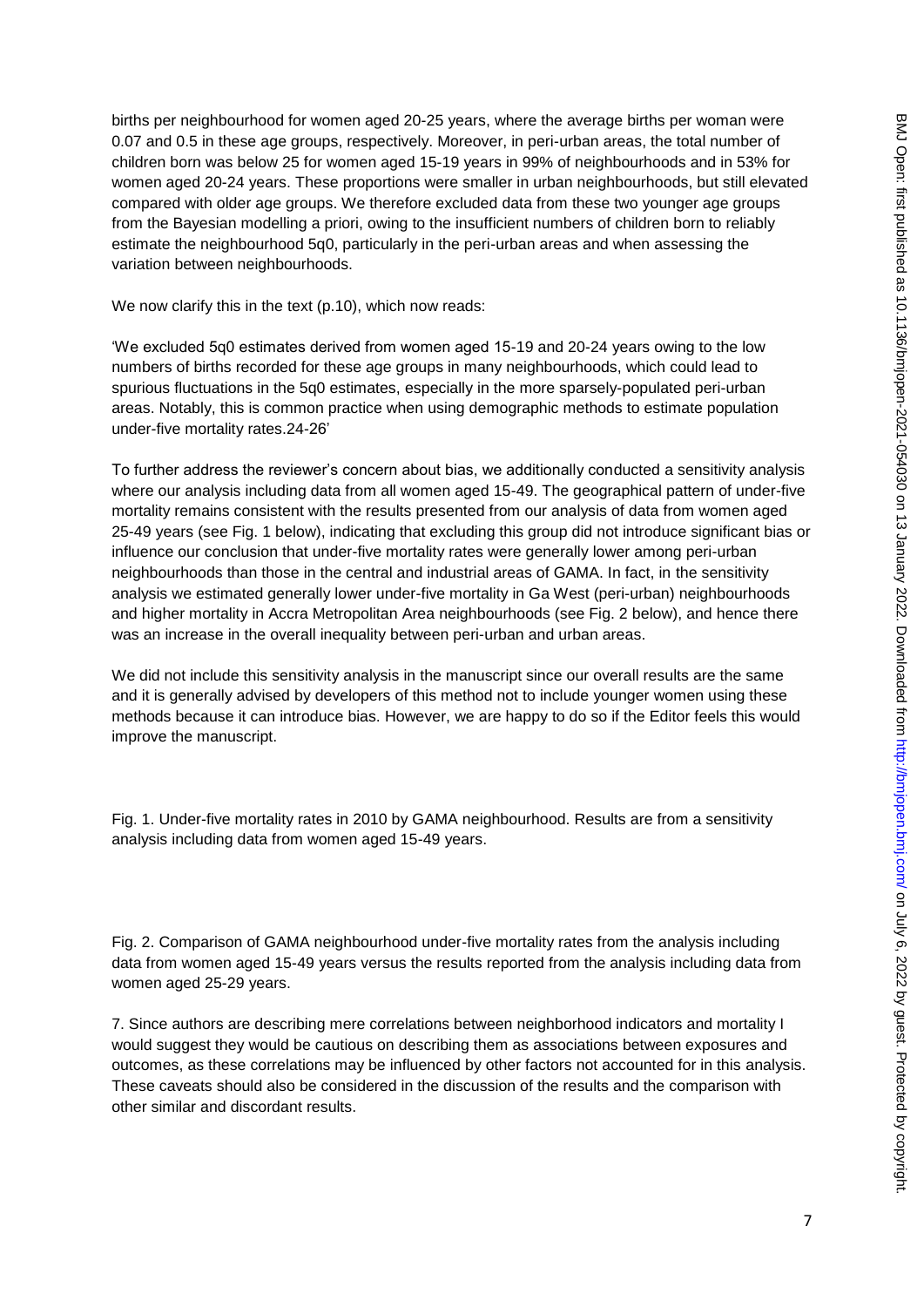To ensure this is clear to readers, we edited the text throughout to avoid presenting our findings as causal associations between exposures and our outcome. The manuscript now also includes an explicit warning against any causal interpretation of the correlation analyses in the Discussion (p. 18):

'these reported ecological correlations are intended only to give broader context to the observed spatial patterns of U5M across GAMA and should not be interpreted as causal.'

Further, we added text to the discussion of the positive correlation between average household consumption and under-five mortality in urban neighbourhoods. We hypothesis a role of withinneighbourhood inequality and the negative impacts on residents across the socio-economic spectrum. We added the following text to warn of over-interpretation of area-level associations (p. 16):

'It is important to highlight, however, that we cannot draw firm conclusions regarding the harmful impact of localised socio-economic inequalities on the health of individuals within neighbourhoods from these observed correlations in our study. Associations at the area level that include neighbourhoods with diverse populations may simply obscure any association between wealth and health operating at the individual or household level.'

8. As mentioned in previous comment in the introduction section, it would be interesting that authors could make a clear explanation in the discussion on why results are or not as expected given their hypothesis.

We added as recommended. Please see response to Comment #4.

9. Finally I may suggest that authors consider also other findings in similar scope of work such as Kimane- Murage 2014 https://doi.org/10.1016/j.healthplace.2014.06.003

As recommended, we added reference and discussion of this study in the discussion section of the manuscript where it supports similar findings of high child mortality in urban slums in Accra (p. 17):

'The health penalty of areas with concentrated poor living conditions that arise from rapid, unplanned population growth, compiled by underinvestment in public services and infrastructure, in SSA cities is well established and supported by previous studies conducted in central Accra and Nairobi.14 15 27- 30 The high mortality rates in city slums in Kenya has contributed to stalled progress in urban compared to rural areas .30' Reviewer: 2

Dr. Sebastián Tornero Patricio, Servicio Andaluz de Salud Area de Gestion Sanitaria de Osuna

This investigation is addressing a very important issue related to health: social determinants of health, in a very interesting city and country. So, I do consider it very relevant. I will give my inputs to try to improve the manuscript.

10. The "background" needs to be developed significantly. It should address de Social Determinant Of Health including some bibliography as Marmot's investigations and papers based on census as this is based (look for some of the many studies related to this issue using census in USA, UK, Canada or Spain (Medea Research Group).

As recommended, we have significantly expanded the background to address the social determinants of health and the contribution to within-city variability in health outcomes (pp. 5-6):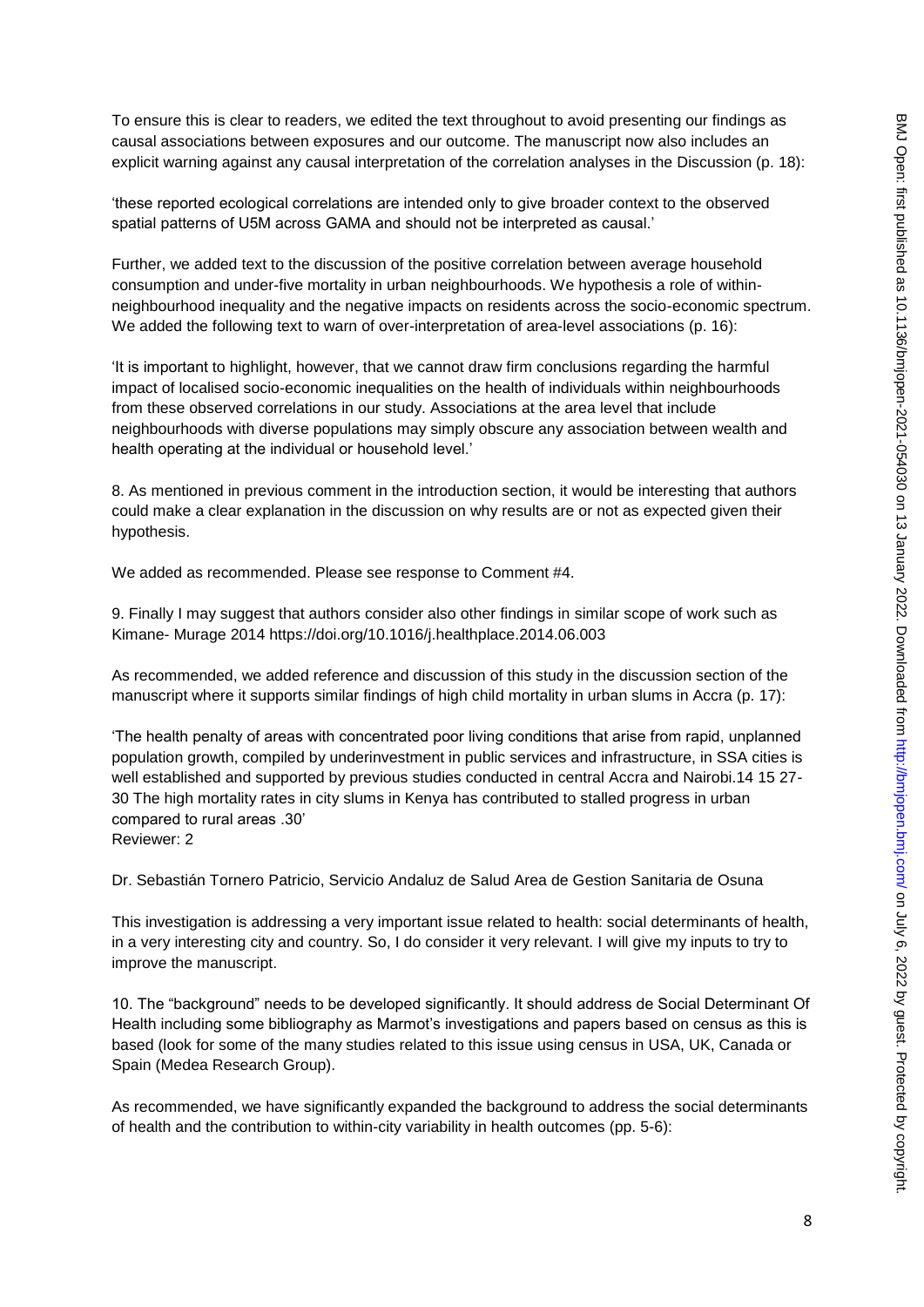'The social determinants of health refer to the conditions in which people are born, grow, live, work and age and have important influence on health inequities.9 10 Social gradients in the health of children are well-documented, whereby children born into deprivation have lower chances of survival and prosperity.9-11 In cities, health outcomes and their social, economic and environmental determinants can vary dramatically between households and neighbourhoods.12 13 The mortality gap between children living in slum versus non-slum urban areas in SSA, for example, can be as large as the gap between rural and urban children.14-17 Inadequate housing, electricity and clean fuel access, water and sanitation facilities, nutrition and healthcare services are among the pathways through which income or education levels, among other factors termed 'social stratifiers',9 can increase the susceptibility or hazardous exposures of those most deprived. These mechanisms can act at the individual and household level or area level, whereby people with the fewest means are spatially sorted into neighbourhoods with the poorest infrastructure, known as segregation.7 18 This in turn can contribute to intra-urban health inequalities, including in child mortality, seen at the small area level, where advantage tends to cluster.13 17 19 20'

We have also included additional discussion of small area studies to the Background, along with references that use census data, as suggested (p. 6):

'There is substantial evidence that health outcomes vary at small spatial scales3 4 31-34 and local neighbourhood factors are increasingly recognised as important drivers of population health inequalities.2 3 21-23'

11. It should include some research about the impact of using different geographic units (zip code vs districts vs neighbourhood vs census units).

It is the nature of any spatial analysis that potentially diverse populations are aggregated to report outcomes. The opportunity of small-area estimation methods is that outcomes can be robustly estimated for fine-scale spatial units.19 Here, we leveraged these techniques to quantify under-five mortality at a higher spatial resolution than was previously available in GAMA and examine the intraurban inequalities missed by reports of district aggregates.

Nevertheless, we acknowledge that outcomes at the small area level, such as neighbourhood units, can still mask variation within these populations. This is often discussed in the context of the Modifiable Areal Unit Problem (MAUP), a statistical bias that can arise when area-level measurements are sensitive to the scale or zoning scheme used. We have edited the discussion to reflect on this point (p. 20):

'We highlight that although we report under-five mortality at a fine-spatial scale, populations within neighbourhoods may still be heterogenous with regards to their child mortality risk, particularly within the more populous inner-city neighbourhoods. This is often discussed in the context of the Modifiable Areal Unit Problem, a statistical bias that can arise when area-level measurements are sensitive to the scale or zoning scheme used.35'

12. Also, there should be a deeper description of the city of Accra, their neighbourhood history and the access of health services in each of them.

As recommended, we expanded the study setting section to include a more detailed description of our study area (GAMA) and its development (pp. 7-8). We have included the modified text in Response #2.

In addition, we added discussion of access to healthcare in Accra. Currently no detailed assessment of health service access exists for neighbourhoods in Accra. We focussed on policies in Ghana that influenced access to maternal and child health services and are thought to have contributed to the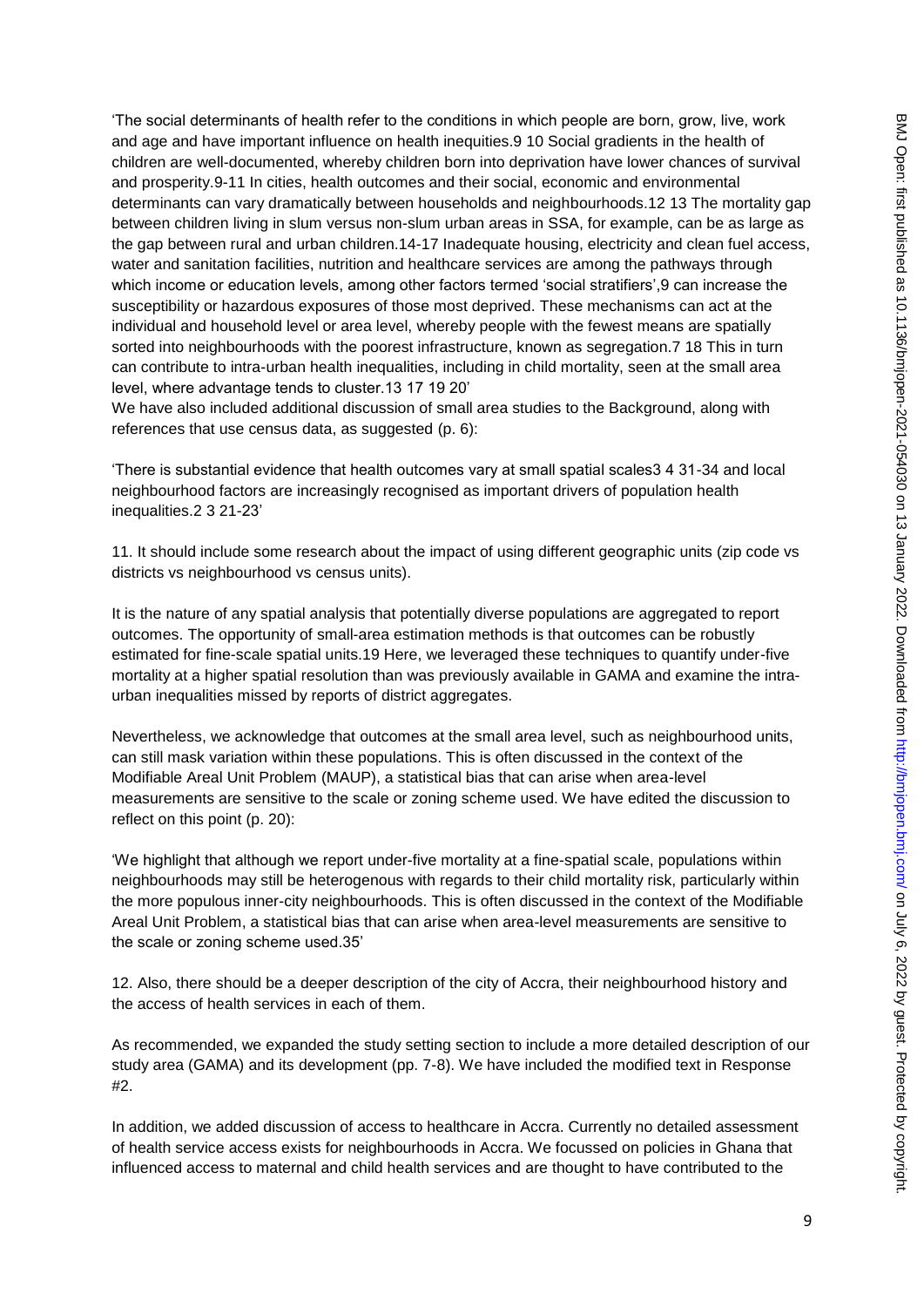majority (over 90%) of births in Greater Accra taking place in a health facility in the presence of a skilled health professional. The decline in child vaccination rates with age indicates there is variation however not all children have the same access to continued care. The following is now included in the study setting section of the Methods (p.8):

'Overall the under-five mortality rate in Ghana almost halved from 1990 to 2010 although considerable subnational inequality persisted.36-38 In this period, the government implemented several national health policies and programs to improve the use and delivery of maternal and child health care services.39 The National Health Insurance Scheme provides free health care to participants 40 and enrolment has been free of charge for pregnant women and children (under-18 years) since 2008.41 Ante-and postnatal visits, facility delivery (including emergency obstetric care) and neonatal care are all included under the scheme. The User Fees Exemption for Delivery Care was scaled up in 2005 and prevents pregnant women who are not enrolled in NHIS from paying delivery fees.42 Ghana's 2007-2015 Child Health Policy aimed to unify fragmented program delivery under a recommended continuum of care for mothers and children. scaling up interventions with proven efficacy to prevent child deaths, including, for example, oral rehydration therapy and zinc for treatment of diarrhoea, vitamin A supplementation and antibiotic treatment for pneumonia.43 Together these efforts are believed to have contributed to reductions in overall child mortality and in inequalities between subregions though wider concerns have persisted over the quality of care.44 In Accra, women enrolled in NHIS were more likely to seek formal care and visit clinics but enrolment rates were lower (under 35%) among women of child-bearing age compared to women over the age of 50.41 Although, most births in Greater Accra (over 90%) take place in a health facility in the presence of a skilled health professional, the coverage rate of vaccines in children drops with age (from 76% to 48% comparing children aged 1 versus children aged 2-3 years, respectively). This indicates considerable variability in access to continued care.45

13. The objective is better described in the abstract that in the manuscript (better using infinitive). Also, it could include "to estimate U5 mortality" as another objective of the study.

As recommended, we have modified the manuscript to state the objective of the study more clearly (pp. 6-7):

'we aimed to estimate rates of under-five mortality (U5M) at the neighbourhood level across the Greater Accra Metropolitan Area (GAMA), providing insight into the magnitude of intra-urban inequalities in child mortality within a rapidly growing, low-middle income city. We quantified underfive mortality rates for 2010, the year of the census, and, aligned with previous studies using census data, examined their relationships with neighbourhood-level indicators of socioeconomic and living conditions.2-4'

14. Methods and Results: It is not completely clear if the differences between U5 mortality are expressed between neighbourhoods or between districts, because the authors are using both sometimes and it is confusing.

As recommended, we have edited the text for clarity. We added text to the methods to state that we report both neighbourhood under-five mortality estimates and the within-district mean under-five mortality calculated across neighbourhoods within each district, together with their 95% credible intervals (p. 12):

'We summarised the distributions of neighbourhood-specific parameters to report neighbourhood U5M estimates for 2010 and mean U5M across neighbourhoods within districts, with 95% credible intervals (CrI) that represent the mean and the 2.5th and 97.5th percentiles of posterior samples, respectively.'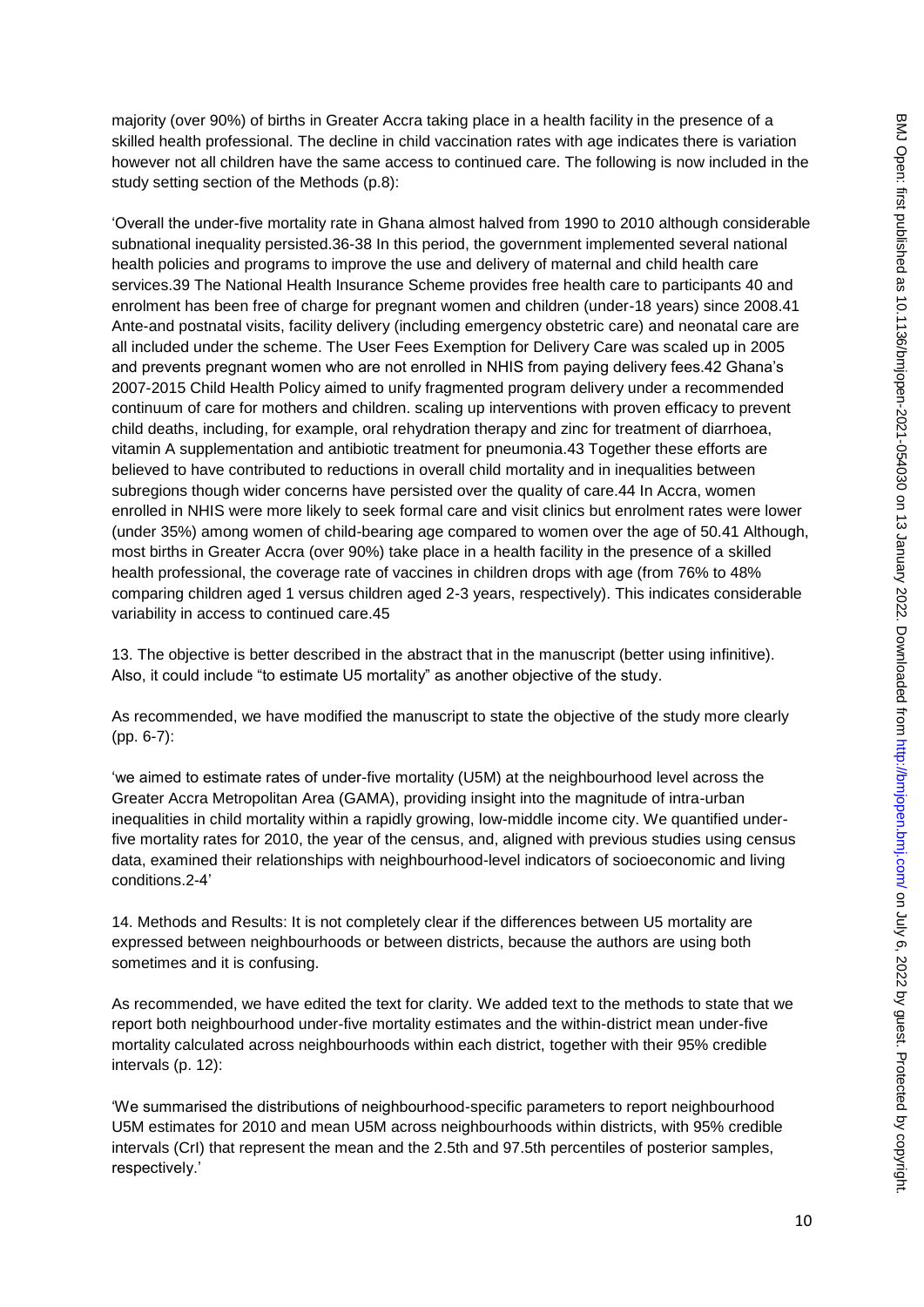We also modified the results to express more clearly when we report the within-district mean neighbourhood under-five mortality (p. 14):

'We found substantial variation in U5M between and within GAMA's twelve districts. The within-district mean neighbourhood U5M was highest at 101 deaths per 1,000 live births in the Tema (95% CrI 89- 113) and Ashaiman (95% CrI 89-114) municipalities situated in the southeast and east of GAMA, respectively. Both municipalities comprised only urban neighbourhoods. The within-district mean neighbourhood U5M was lowest in the northern Ga West district (60 deaths per 1,000 live births, 95% CrI 52-68), where over 70% of neighbourhoods were considered peri-urban (Figure 2a).'

15. Despite "house consumption" is used as an indicator of socioeconomic level, the independent variables are geographics (urban vs peri-urban neighbourhoods). I do strongly recommend to use an indicator of socioeconomic level, as house consumption or house condition or education level, to classify the neighbourhoods by socioeconomic factors (deprived or not deprive, for instance).

We edited the methods to better explain that all indicators of improved neighbourhood living and socio-economic conditions were calculated at the neighbourhood level (p. 12):

'We calculated neighbourhood-level summary statistics of the individual and household characteristics within each neighbourhood to provide context for our child mortality results.'

To further address this comment, we edited the methods to better describe our estimation of median household consumption level for each neighbourhood. Unlike other indicators, household consumption was not directly measured in the census and had to be estimated from the available household characteristics data. The text now reads (p. 12):

'We used the within-neighbourhood median household consumption as a measure of neighbourhood socioeconomic level. Household consumption is considered a better indicator of living standards than household income in low- and middle-income settings46 47 The census did not include consumption data, so we used small-area estimation methods to indirectly calculate consumption based on household characteristics described in detail elsewhere.48 Briefly, we used the 2012 Ghana Living Standards Survey to develop a statistical relationship between household characteristics and consumption. Then using those same household characteristics, we predicted consumption for households in the census.'

We additionally edited our description of the correlation analysis in the methods to more clearly state that we stratified on urban versus peri-urban neighbourhood status rather than including them as independent variables in our models (p. 13 and below). Stratifying by urban/peri-urban status of neighbourhoods revealed differences in the correlations between under-five mortality and neighbourhood characteristics where indicators of improved neighbourhood conditions were linked to lower mortality only in peri-urban areas. Average household consumption was one such indicator. In other words, deprivation and the experience of it in relation to neighbourhood of residence may have different impacts on child mortality in neighbourhoods of the urban core versus in the periphery. We agree with Comment #16 that this interpretation is only speculative and an analysis at the neighbourhood-level could simply obscure the association between wealth and health operating at the individual or household level. However, we believe this is an interesting and important finding that should be explored in future work, including an investigation of the role of between- and withinneighbourhood socio-economic inequalities.

'We measured the correlations between neighbourhood U5M and neighbourhood socioeconomic and living environment indicators using the non-parametric Spearman's rank method. We measured the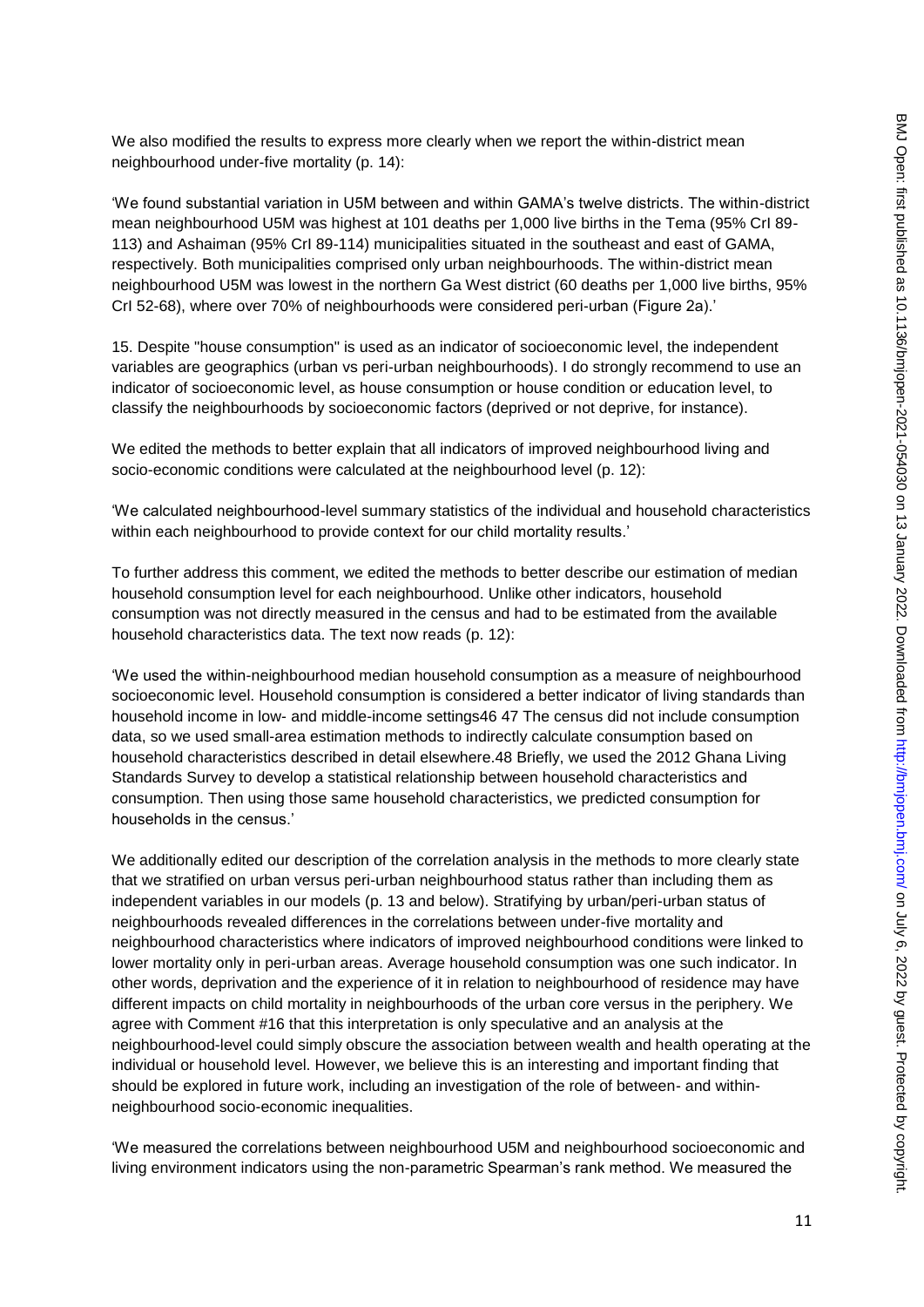correlations across all GAMA neighbourhoods, and separately across urban and peri-urban neighbourhoods.'

We strongly agree with the Reviewer's suggestion to explore socio-economic differences in child mortality across Accra. The Reviewer has also raised the same concern that we have with regard to reporting child mortality by neighbourhood quintile of SES. Our concern is as follows: wealthier neighbourhoods on average had higher under-five mortality (reported in the manuscript in Table 4 under the 'all' column and we illustrate in Fig. 3 below), and also tended to be located in the more densely populated urban core (see Fig. 3 below). It is likely therefore that the median household consumption masks within-neighbourhood socio-economic inequality and the high under-five mortality reflects the reality of the poorest and most vulnerable groups rather than truly higher under-five mortality among more affluent groups. Notably though we discuss pathways by which inequality can negatively impact health for all residents (lines) This is discussed further in Responses #11 and #16.

To overcome this limitation of within-unit inequality, as noted by the Reviewer, it is necessary to estimate under-five mortality by quintiles of household SES rather than neighbourhood SES. This requires substantial further analysis and is the aim of a current manuscript in progress, in which we are assessing the SES-child mortality relationship at the household level for Accra and all of Ghana's 240 districts.

Fig. 3. Neighbourhood under-five mortality rates in 2010 by quintile of neighbourhood socio-economic status (measured as median household consumption).

16. As it is mentioned, using neighbourhoods could lead to mistakes at the analysis, not finding differences when there are census units with high U5 mortality within the neighbourhood or vice versa. The authors should use census units and this sentence should make you seriously consider it: "A general pattern of higher child mortality extended across inner city and more industrial neighbourhoods despite higher median household consumption and generally higher levels of postprimary education among women in these neighbourhoods relative to their peri-urban counterparts. Moreover, child mortality tended to be higher in better-off neighbourhoods of urban GAMA."

We were unfortunately unable to do our spatial analysis at the enumeration area (EA) level. At such a fine spatial scale, the numbers of births (and women) in each five-year age-group of women were too small to robustly estimate under-five mortality rates. 39% of EAs across all age groups had less than 25 births recorded; this was reduced to 7% at the neighbourhood level. As discussed in Response 11, we updated the manuscript text to acknowledge that our findings, as with all spatial estimation, may be sensitive to the geographic unit used.

While we recognize the potential influence of the Modifiable Areal Unit Problem, we feel that our findings at the neighbourhood level are particularly relevant in the context of Ghana. Specifically, they are defined by the Ghana Statistical Service and are recognised as the administrative unit above EA, at which the population threshold to classify areas as urban versus rural is applied. Moreover, there is substantial evidence that supports the important influence of local neighbourhood factors on individual disease risk, exposure and susceptibility, and, hence, population health inequalities. We edited the manuscript to better explain the motivation for our choice of spatial unit (p.6 and p.9, respectively):

'There is substantial evidence that health outcomes vary at small spatial scales3 31-33 and local neighbourhood factors are increasingly recognised as important drivers of population health inequalities.2 3 21-23'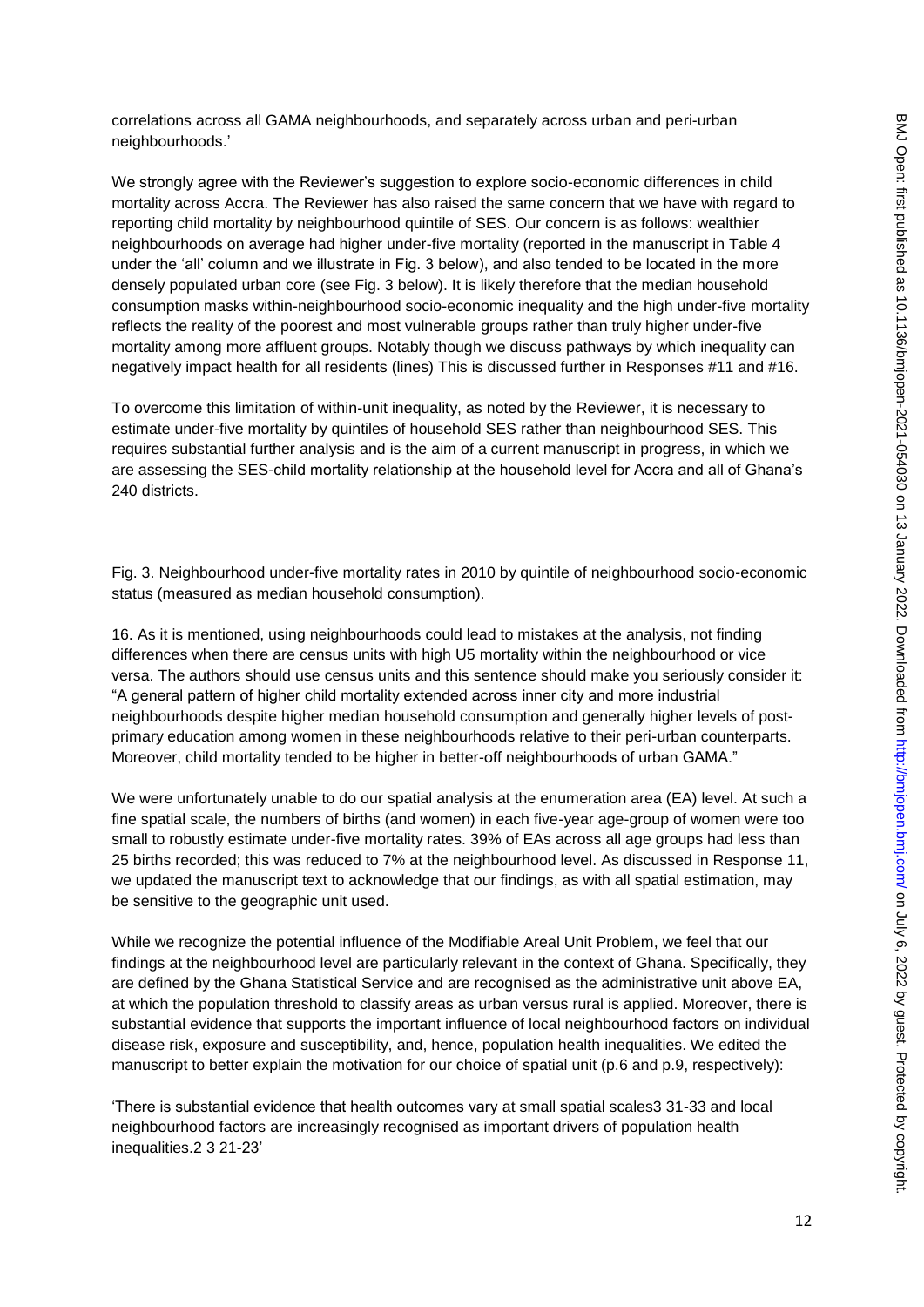'We obtained a shapefile from the Ghana Statistical Service with all GAMA EAs, localities and districts geocoded according to the 2010 census geographies. Localities within GAMA were the neighbourhood units used in our analysis, each containing between one and 95 EAs. We linked the census data and the shapefile using codes that uniquely identified EAs to determine each individual's neighbourhood of residence. Neighbourhoods were defined by the Ghana Statistical Service and are the administrative units at which urban versus rural classification is defined in Ghana; those with 5,000 inhabitant or more are considered urban, and rural otherwise.'

This relevance is further supported by the high level of heterogeneity in child mortality that we found at the neighbourhood level, described below (pp. 13-14). The neighbourhoods are sufficiently small to examine spatial variability in under-five mortality at a high resolution.

'Across all of GAMA, neighbourhood U5M varied almost five-fold, ranging from 28 deaths per 1,000 live births (95% CrI 8-63) in the Fantsenkor neighbourhood located in the north of GAMA to 138 deaths per 1,000 live births (95% CrI 111-167) in the Mamobi neighbourhood in the city's urban core (Figure 2a and Figure 3). The variation was higher across peri-urban neighbourhoods compared to across urban neighbourhoods, ranging from 28 to 116 versus from 52 to 137 deaths per 1,000 live births.'

In recognition of the potential influence of our choice of zoning scheme, we are careful to avoid causal interpretation of the results from our correlation analyses. Although we discuss ways that within neighbourhood inequalities could contribute to worse outcomes for residents across the socioeconomic spectrum, we added the following to the text to explicitly caution against over-interpretation of the results (p. 16):

'It is important to highlight, however, that we cannot draw firm conclusions regarding the harmful impact of localised socio-economic inequalities on the health of individuals within neighbourhoods from these observed correlations in our study. Associations at the area level that include neighbourhoods with diverse populations may simply obscure any association between wealth and health operating at the individual or household level.'

Similarly, where we discuss the inverse association between child mortality and improved neighbourhood living and socio-economic conditions in peri-urban areas, we have added explicit warning against causal interpretation (p. 18):

'Our finding of lower U5M in neighbourhoods with improved socio-economic and living conditions in the peri-urban area is consistent with evidence of the influence of the neighbourhood environment on population health.2 3 21-23 It may reflect greater access to services including health care for women in these neighbourhoods, which can influence the health of mothers and their children. However, these reported ecological correlations only provide broader context to the observed spatial patterns of U5M across GAMA and should not be interpreted as causal.'

17. This study needs to do an estimation of neonatal mortality because it could explain considerably the differences founded.

Although deaths in the first year account for an increasing proportion of deaths under five years of age globally, child deaths (in ages one to four years) remain high given the levels of infant mortality in West Africa.49 Our outcome of under-five mortality is therefore particularly relevant given the context. We agree with the reviewer that further knowledge of the age pattern of deaths under-five and how this varies across neighbourhoods could better inform prevention efforts. Unfortunately, the available demographic methods for census data do not reliably estimate neonatal or infant mortality from summary birth history data. We acknowledge this limitation in the discussion (p.20):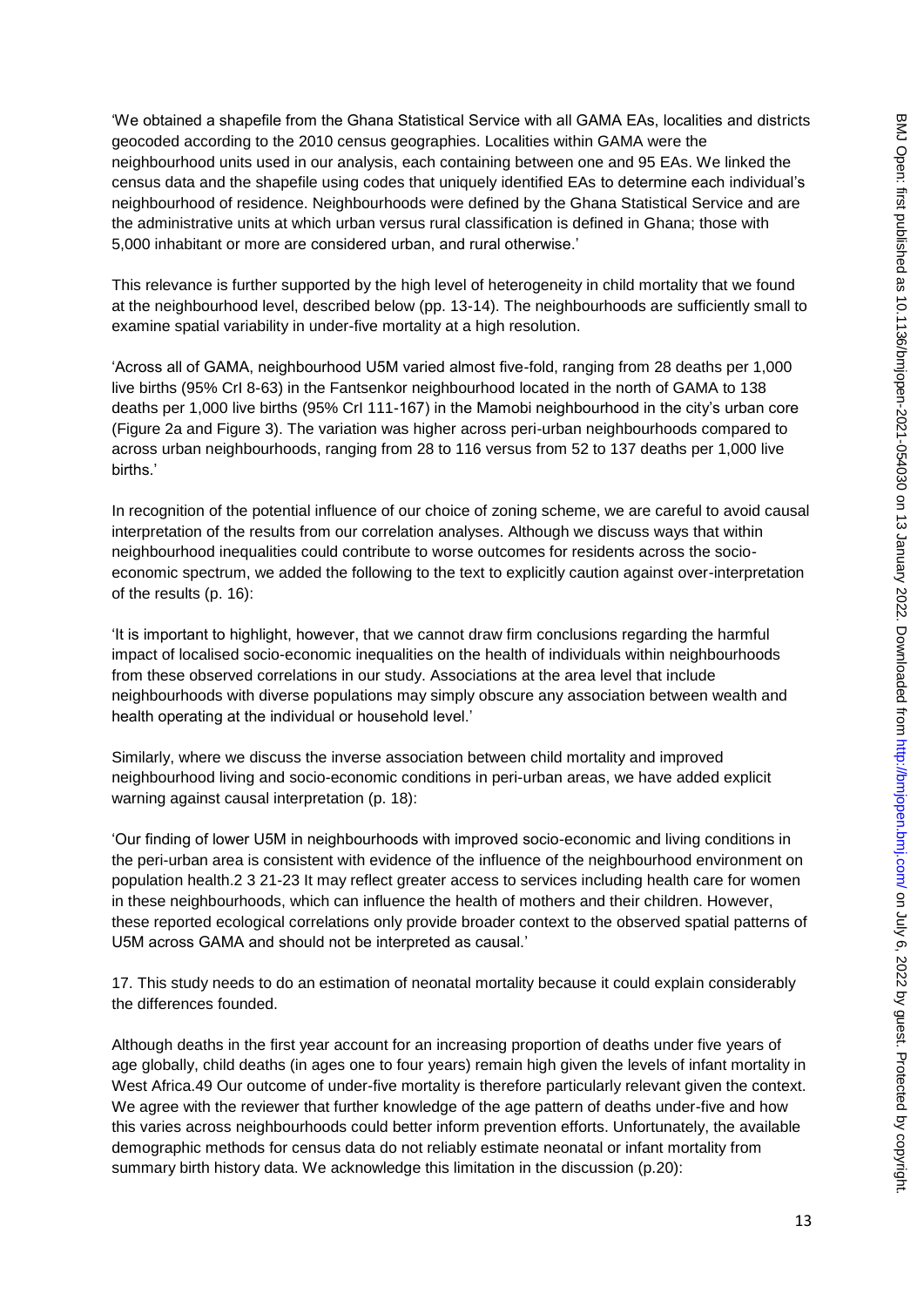'We also acknowledge that intervention efforts to prevent child mortality would benefit from more detailed information on the underlying causes of these deaths and age at which GAMA children are most vulnerable.50 51 In our study, we were unable to separately estimate neonatal, infant, or causespecific mortality rates with the available methods for mortality estimation from summary birth history data and are unaware of any other data that is representative at the neighbourhood level and would enable this analysis'

18. It also should do an estimation of U5 mortality of the non-censed population (illegal immigrants) and how not including them, could affect the results.

To address this comment, we now clarify in the manuscript that our access to the full microdata of the census included records on all people present in GAMA at the time of enumeration (pp. 18-19 and included below). The data analysed were from the entire population of women aged 25-49 and included those living in regular housing (n=696,279), homeless women/outdoor sleepers (n=13,950), women who were in schools, hospitals, army and service baracks and prisons (n=2,361) and a small proportion from other locations (n=991). People were not excluded from the census or this analysis based on migration status.

'Our use of census data also enabled straightforward linkage of mortality outcomes with data on socio-economic and living conditions at a common, local spatial scale and avoided issues of sample representativeness. Specifically, the data analysed were of all women aged 25-49 present in GAMA at the time of enumeration, and included those living in regular housing (n=696,279), homeless women/outdoor sleepers (n=13,950), women who were in schools, hospitals, army and service barracks and prisons (n=2,361) and a small proportion from other locations (n=991). People were not excluded from the census or this analysis based on migration status.'

## 19. Also, the access to obstetrics care and maternal health need to be assessed

Assessment of access to obstetrics and maternal healthcare was outside the scope of the current analysis, largely because the data were not available in the census, which was our data source for contextual factors related to individuals and households within neighbourhoods. To our knowledge, only the Demographic and Health Surveys collect detailed data on maternal healthcare utilisation, but these data are not available at the neighbourhood level. We added text to the discussion to highlight the reviewer's point that differential access to quality care may also contribute to inequalities in mortality by impacting both maternal and child health (p.18):

'It may also reflect greater access to services including health care for women in these neighbourhoods, which can influence the health of mothers and their children.'

20. Using U5 mean to compare neighbourhoods could cause also the same mistakes described above. The authors could classify neighbourhoods by decils or quintiles, depending on socioeconomic variables, and compare results.

Please see our response to Comment #15. Quantifying under-five mortality by different measures of socio-economic level and inequality was outside the scope of this spatial analysis, which is focused on describing spatial patterns of U5M and their relationship between neighbourhood characteristics, included socio-economic level. We agree that the socioeconomic variation in U5M is of great interest, and it is currently the subject of a paper in progress that will include Accra and all of Ghana.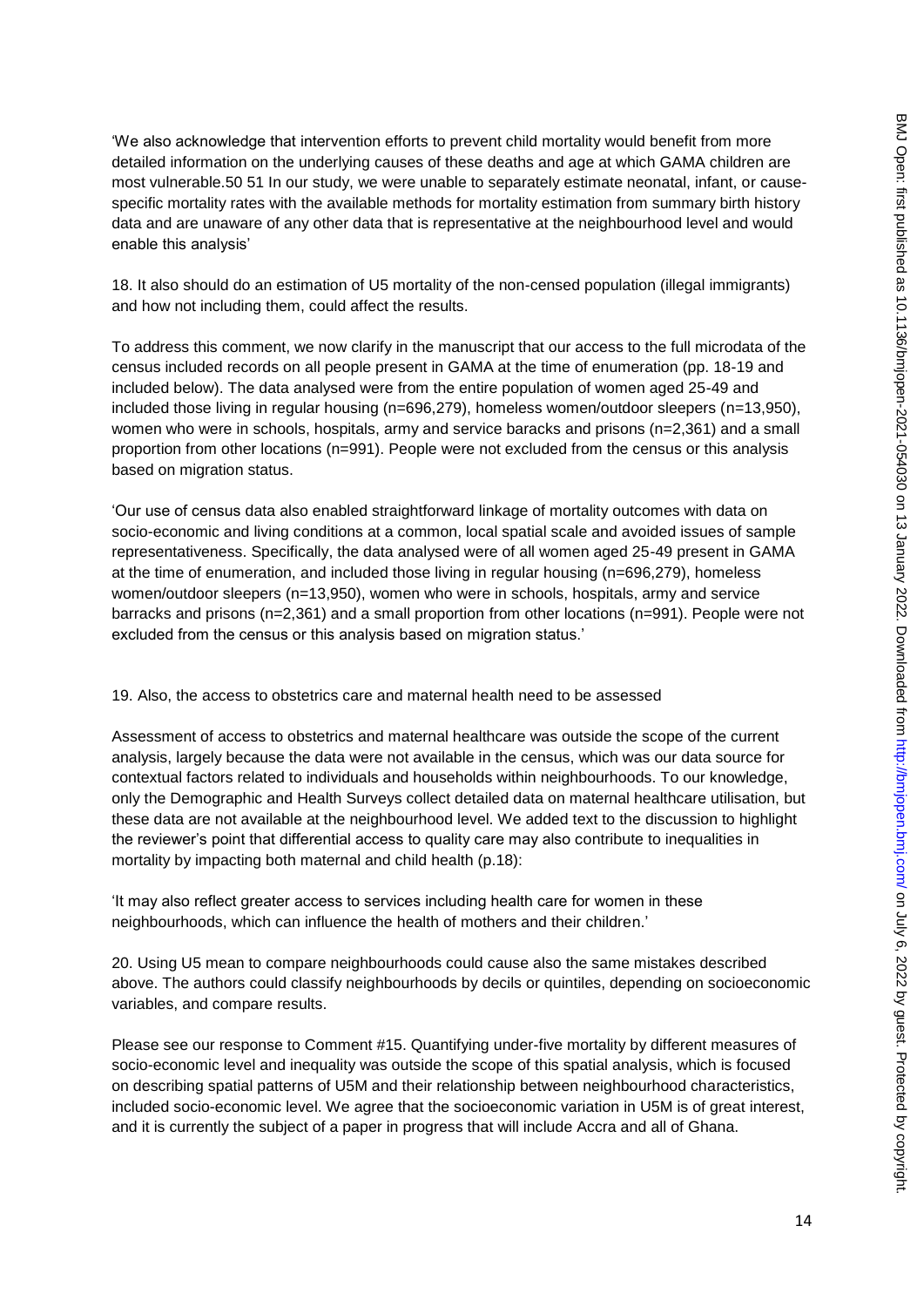21. Lastly, the conclusion of this investigation give more importance to the health care services than to the social determinants of health, which, in my opinion, it merits a deeper reflection.

Please see Responses #4 and #10 where we added text on the social determinants of health. In addition, we re-wrote the conclusion to better emphasize the role of social determinants of health and frame health services as an opportunity to mitigate inequalities that arise owing to children being born into different socio-economic and living conditions (pp. 21-22):

'The determinants of child mortality are multi-faceted, operate at multiple levels and can also interact with one another. As Ghana continues to urbanise, its cities and metropolitan areas, including GAMA, will play an increasingly important role in building on national child survival efforts. The heterogeneity in child mortality across Accra's neighbourhoods highlights the need for an explicit focus on equity in the context of rapid urbanisation in SSA, with an emphasis on the social determinants of health. Concentrated deprivation in households and neighbourhoods can compound the risk of child mortality. Our study identified neighbourhoods with high child mortality in GAMA's central and industrial areas, where the urban poor may still face financial and physical barriers to accessing health services,41 52 potentially compounding health risks associated with disadvantaged social and living conditions. Universal access to high quality healthcare services can mitigate mortality inequalities in settings where children are born into different socio-economic and environmental circumstances.50 53 54 There are proven, scalable healthcare interventions that reduce under-five mortality, the causes of which are often preventable and/or treatable.50 55 In many LMICs the rise in facility births has not produced the expected improvements in child mortality, demonstrating the importance of continued access to quality care throughout the early years of life for all children and mothers across the socio-economic spectrum.53 56

Child mortality in peri-urban neighbourhoods was on average lower than inner-city and industrial areas, but it was also more variable and inversely correlated with characteristics that indicate improved socio-economic and living environments of neighbourhoods. Complementary investment in developing infrastructure and services in neighbourhoods outside of the urban core, while ensuring that conditions in densely populated central and industrial areas do not deteriorate, could further contribute to improving child mortality and promoting health equity.'

## Editor's Comments

We followed the instructions to edit the manuscript title and statement on ethical approval, and completed the STROBE checklist for observational studies. We would be happy to further modify as needed to meet the journal's requirements.

#### References

1. Ghana Statistical Service (GSS). Ghana Population and Housing Census. In: Service GS, ed. Accra, Ghana, 2010.

2. Borrell LN, Diez Roux AV, Rose K, et al. Neighbourhood characteristics and mortality in the Atherosclerosis Risk in Communities Study. Int J Epidemiol 2004;33(2):398-407. doi: 10.1093/ije/dyh063

3. Boing AF, Boing AC, Cordes J, et al. Quantifying and explaining variation in life expectancy at census tract, county, and state levels in the United States. Proc Natl Acad Sci 2020;117(30):17688. doi: 10.1073/pnas.2003719117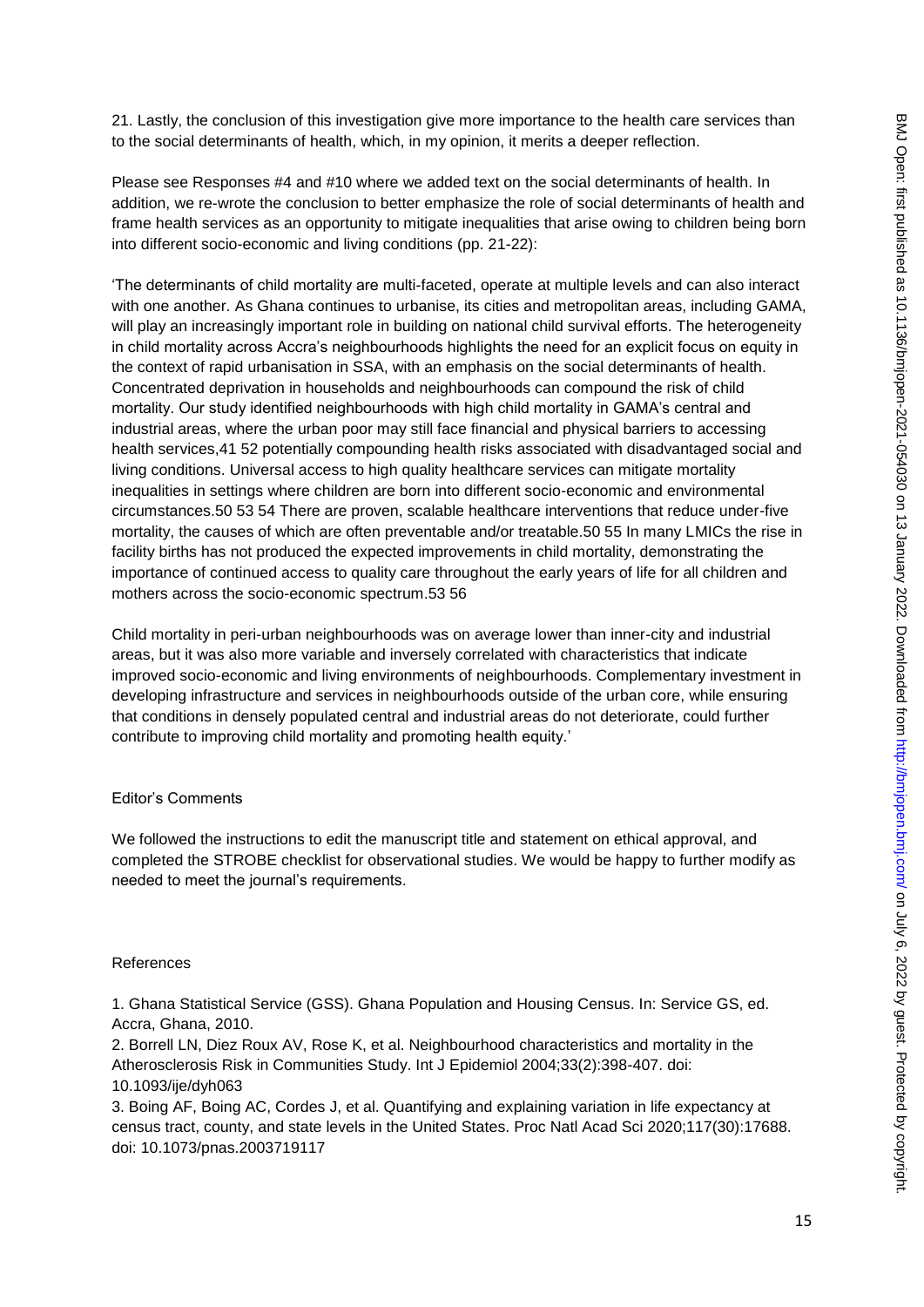4. Nakaya T, Honjo K, Hanibuchi T, et al. Associations of all-cause mortality with census-based neighbourhood deprivation and population density in Japan: a multilevel survival analysis. PLoS One 2014;9(6):e97802. doi: 10.1371/journal.pone.0097802

5. Owusa G. Decentralized development planning and fragmentation of metropolitan regions: the case of the Greater Accra Metropolitan Area, Ghana. Ghana Journal of Geography 2015;7:1-24.

6. Yankson P, Bertrand M. Challenges of urbanization in Ghana. In: Ardayfio-Schandorf E, ed. The mobile city of Accra: urban families, housing and residential places 2012:25-46.

7. Agyei‐Mensah S, Owusu G. Segregated by neighbourhoods? A portrait of ethnic diversity in the neighbourhoods of the Accra Metropolitan Area, Ghana. Popul Space Place 2010;16(6):499-516. 8. Akubia J, Bruns A. Unravelling the frontiers of urban growth: Spatio-temporal dynamics of land-use

change and urban expansion in Greater Accra Metropolitan Area, Ghana. Land 2019;8(9):131. 9. Commission on Social Determinants of Health. Closing the gap in a generation: health equity through action on the social determinants of health: final report of the commission on social determinants of health: World Health Organization 2008.

10. Marmot M. Social determinants of health inequalities. Lancet 2005;365(9464):1099-104.

11. Chao F, You D, Pedersen J, et al. National and regional under-5 mortality rate by economic status for low-income and middle-income countries: a systematic assessment. Lancet Glob Health 2018;6(5):e535-e47. doi: 10.1016/S2214-109X(18)30059-7

12. Ezzati M, Webster CJ, Doyle YG, et al. Cities for global health. Bmj 2018;363:k3794. doi: 10.1136/bmj.k3794 [published Online First: 2018/10/05]

13. Montgomery M, Hewett PC. Urban poverty and health in developing countries: household and neighborhood effects. Demography 2005;42(3):397–425. doi: 10.1353/dem.2005.0020

14. Fink G, Günther I, Hill K. Slum residence and child health in developing countries. Demography 2014;51(4):1175-97. doi: 10.1007/s13524-014-0302-0 [published Online First: 2014/06/05]

15. Günther I, Harttgen K. Deadly cities? Spatial inequalities in mortality in sub-Saharan Africa. Popul Dev Rev 2012;38(3):469-86. doi: 10.1111/j.1728-4457.2012.00512.x

16. Kyu HH, Shannon HS, Georgiades K, et al. Association of urban slum residency with infant mortality and child stunting in low and middle income countries. Biomed Res Int 2013;2013:604974. doi: 10.1155/2013/604974

17. Timæus IM, Lush L. Intra-urban differentials in child health. Health Transit Rev 1995;5(2):163-90. 18. Musterd S. Handbook of urban segregation: Edward Elgar Publishing 2020.

19. Elliott P, Wartenberg D. Spatial epidemiology: current approaches and future challenges. Environmental health perspectives 2004;112(9):998-1006. doi: 10.1289/ehp.6735 [published Online First: 2004/06/17]

20. Weeks JR, Hill AG, Getis A, et al. Ethnic residential patterns as predictors of intra-urban child mortality inequality in Accra, Ghana. Urban Geogr 2006;27(6):526-48. doi: 10.2747/0272- 3638.27.6.526 [published Online First: 2006/01/01]

21. Diez Roux AV. Neighborhoods and health: What do we know? What should we do? . Am J Public Health 2016;106(3):430-31. doi: 10.2105/ajph.2016.303064

22. Parks MJ, Dodoo FN-A, Ayernor PK. Applying neighborhood-effect research to a global south city: A case study of collective efficacy in Accra, Ghana's low-income areas. The Global South 2014;8(2):119-38.

23. Pearce N. The ecological fallacy strikes back. J Epidemiol Community Health 2000;54(5):326. doi: 10.1136/jech.54.5.326

24. Verhulst A. Child mortality estimation: An assessment of summary birth history methods using microsimulation. Demogr Res 2016;34:1075-128. doi: 10.4054/DemRes.2016.34.39

25. Rajaratnam JK, Tran LN, Lopez AD, et al. Measuring under-five mortality: validation of new lowcost methods. PLoS Med 2010;7(4):e1000253. doi: 10.1371/journal.pmed.1000253

26. Hill K, You D, Inoue M, et al. Child mortality estimation: Accelerated progress in reducing global child mortality, 1990–2010. PLoS Med 2012;9(8):e1001303. doi: 10.1371/journal.pmed.1001303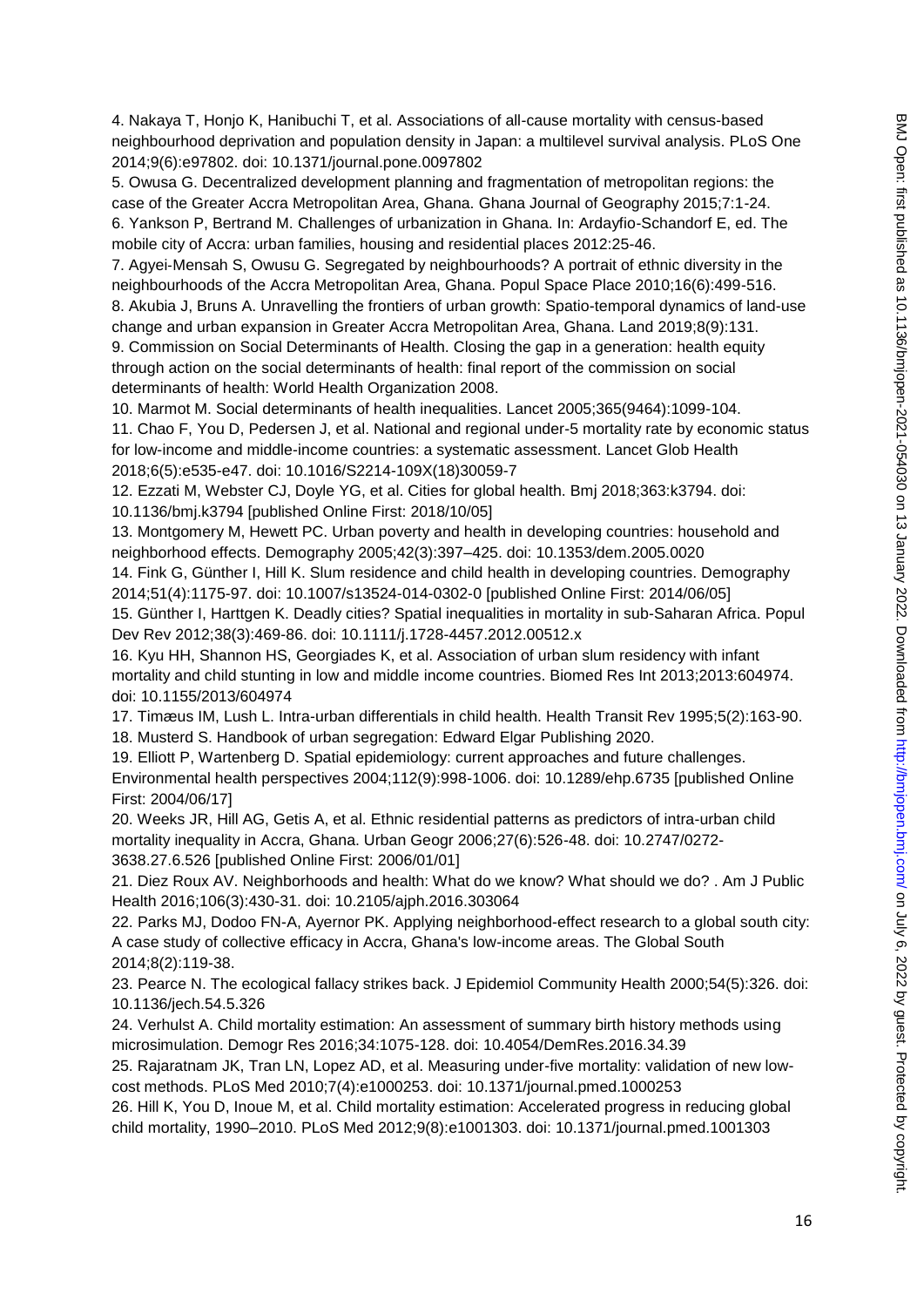27. Jorgenson AK, Rice J. Urban slum growth and human health: a panel study of infant and child mortality in less-developed countries, 1990–2005. J Poverty 2010;14(4):382-402. doi: 10.1080/10875549.2010.517073

28. Rice J, Rice JS. The concentration of disadvantage and the rise of an urban penalty: urban slum prevalence and the social production of health inequalities in the developing countries. Int J Health Serv 2009;39(4):749-70. doi: 10.2190/HS.39.4.i [published Online First: 2009/11/26]

29. Ezeh A, Oyebode O, Satterthwaite D, et al. The history, geography, and sociology of slums and the health problems of people who live in slums. Lancet 2017;389(10068):547-58. doi:

10.1016/S0140-6736(16)31650-6

30. Kimani-Murage EW, Fotso JC, Egondi T, et al. Trends in childhood mortality in Kenya: The urban advantage has seemingly been wiped out. Health Place 2014;29:95-103. doi:

https://doi.org/10.1016/j.healthplace.2014.06.003

31. Dwyer-Lindgren L, Squires ER, Teeple S, et al. Small area estimation of under-5 mortality in Bangladesh, Cameroon, Chad, Mozambique, Uganda, and Zambia using spatially misaligned data. Popul Health Metr 2018;16(1):13. doi: 10.1186/s12963-018-0171-7

32. Dwyer-Lindgren L, Stubbs RW, Bertozzi-Villa A, et al. Variation in life expectancy and mortality by cause among neighbourhoods in King County, WA, USA, 1990–2014: a census tract-level analysis for the Global Burden of Disease Study 2015. Lancet Public Health 2017;2(9):e400-e10. doi: https://doi.org/10.1016/S2468-2667(17)30165-2

33. Rashid T, Bennett JE, Paciorek CJ, et al. Life expectancy and risk of death in 6791 communities in England from 2002 to 2019: high-resolution spatiotemporal analysis of civil registration data. Lancet Public Health 2021;6(11):e805-e16. doi: 10.1016/S2468-2667(21)00205-X

34. Monnat SM, Peters DJ, Berg MT, et al. Using census data to understand county-level differences in overall drug mortality and opioid-related mortality by opioid type. Am J Public Health 2019;109(8):1084-91. doi: 10.2105/AJPH.2019.305136

35. Kwan M-P. The limits of the neighborhood effect: Contextual uncertainties in geographic,

environmental health, and social science research. Ann Am Assoc Geogr 2018;108(6):1482-90. doi: 10.1080/24694452.2018.1453777

36. Arku RE, Bennett JE, Castro MC, et al. Geographical inequalities and social and environmental risk factors for under-five mortality in Ghana in 2000 and 2010: Bayesian spatial analysis of census data. PLoS Med 2016;13(6):e1002038. doi: 10.1371/journal.pmed.1002038

37. Burstein R, Henry NJ, Collison ML, et al. Mapping 123 million neonatal, infant and child deaths between 2000 and 2017. Nature 2019;574(7778):353-58. doi: 10.1038/s41586-019-1545-0 38. United Nations Inter-agency Group for Child Mortality Estimation. Levels & Trends in Child Mortality. New York: UN, 2020.

39. Kayode GA, Grobbee DE, Koduah A, et al. Temporal trends in childhood mortality in Ghana: Impacts and challenges of health policies and programs. Glob Health Action 2016;9:31907-07. doi: 10.3402/gha.v9.31907

40. Ghana National Health Insurance Act (Act 650), 2003.

41. Blanchet NJ, Fink G, Osei-Akoto I. The effect of Ghana's National Health Insurance Scheme on health care utilisation. Ghana Med J 2012;46(2):76-84.

42. Ministry of Health Ghana. Guidelines for implementing the exemption policy on maternal deliveries. Accra, Ghana: Ministry of Health, Ghana, 2004.

43. Ministry of Health Ghana. Under five's child health policy: 2007-2015. Accra, Ghana: Ministry of Health, Ghana, 2007.

44. Witter S, Garshong B, Ridde V. An exploratory study of the policy process and early implementation of the free NHIS coverage for pregnant women in Ghana. Int J Equity Health 2013;12(1):16. doi: 10.1186/1475-9276-12-16

45. Ghana Statistical Service (GSS), Ghana Health Service (GHS), ICF International. Ghana Demographic and Health Survey 2014. Rockville, Maryland, USA: GSS, GHS, and ICF International, 2015.